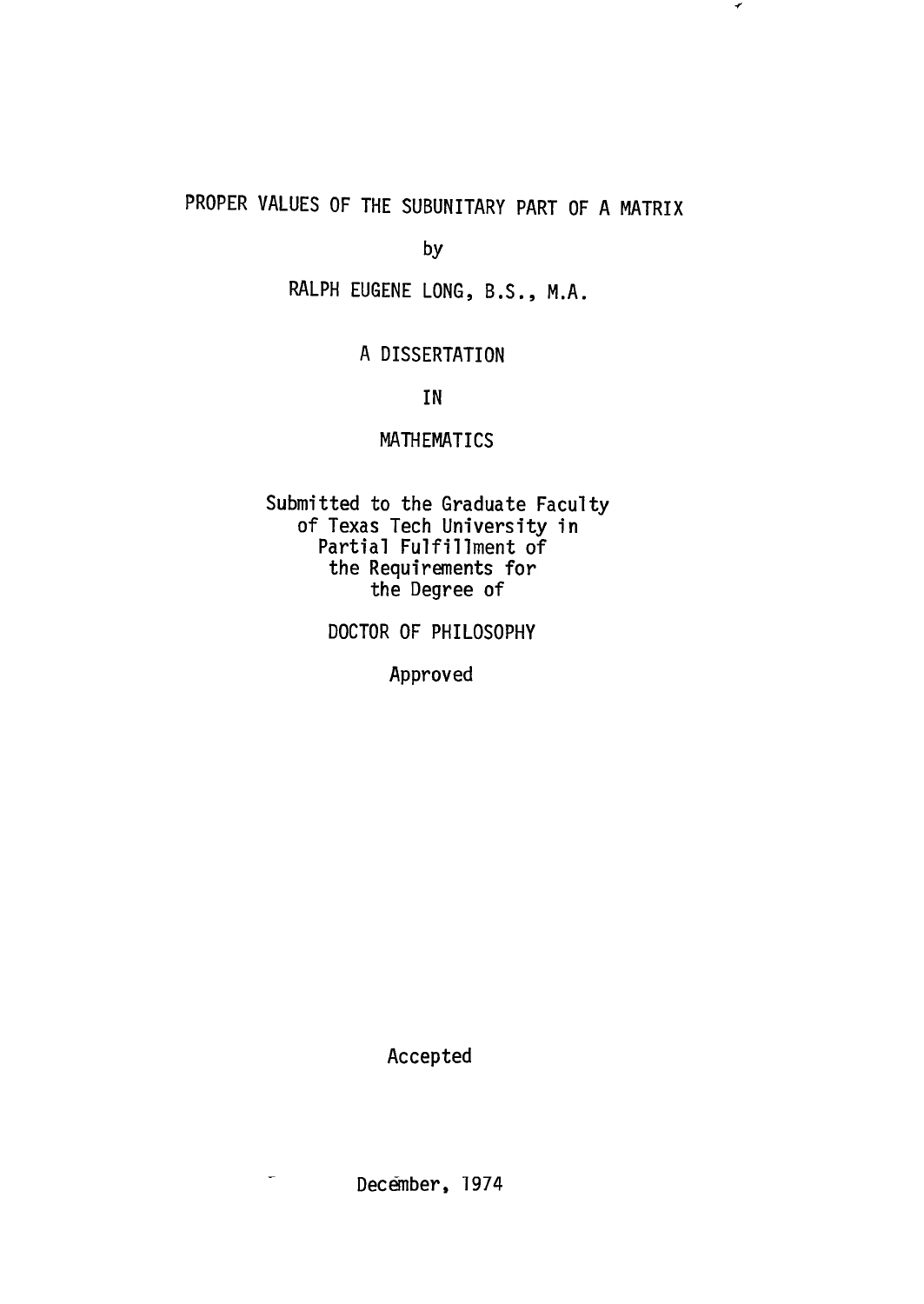$AC$ 801  $T3$ 1974 No. 106 ACKNOWLEDGMENTS  $C$ op.  $2$ 

Ń

I would like to thank Professor Ali R. Amir-Moez for directing this dissertation. I shall always be grateful for the guidance and encouragement that he provided and also for his patience and genuine concern.

My appreciation is also extended to the other members of my committee, Professors Thomas Boullion, Charles Burford, Robert Hunt, and Thomas Newman, for their helpful suggestions and for the interest that they have shown in this endeavor.

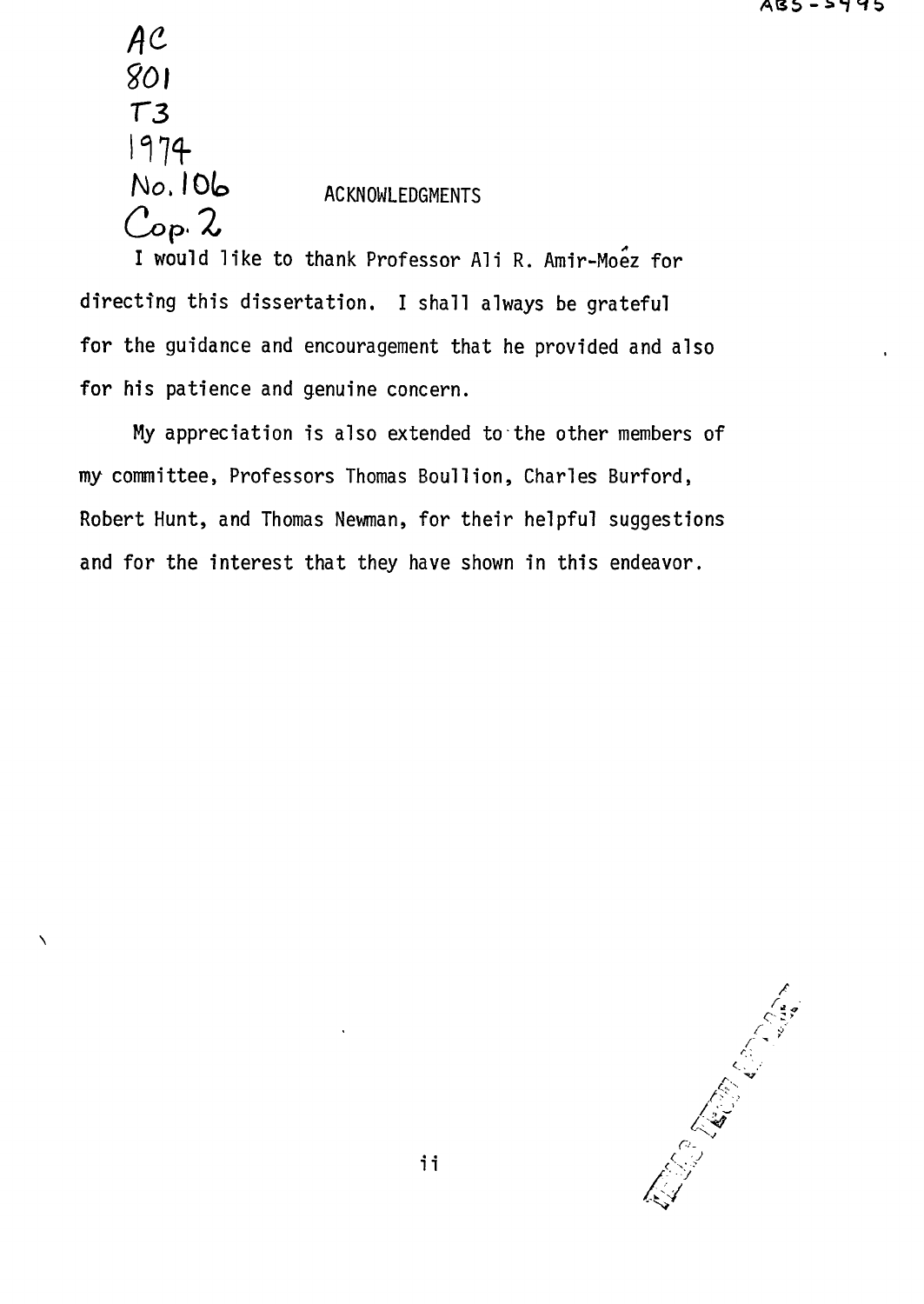# TABLE OF CONTENTS

 $\hat{\phantom{a}}$ 

| ACKNOWLEDGMENTS   |                                            |    |
|-------------------|--------------------------------------------|----|
|                   | I. INTRODUCTION                            |    |
|                   | II. DEFINITIONS AND NOTATIONS              | 4  |
|                   | III. HORN-STEINBERG THEOREMS               | 7  |
|                   | IV. SOME PRELIMINARY THEOREMS              | 9  |
|                   | V. PROPER VALUES OF THE SUBUNITARY PART    |    |
|                   | OF A MATRIX                                | 13 |
|                   | VI. SOME PROPERTIES OF SUBUNITARY MATRICES | 26 |
| <b>REFERENCES</b> |                                            |    |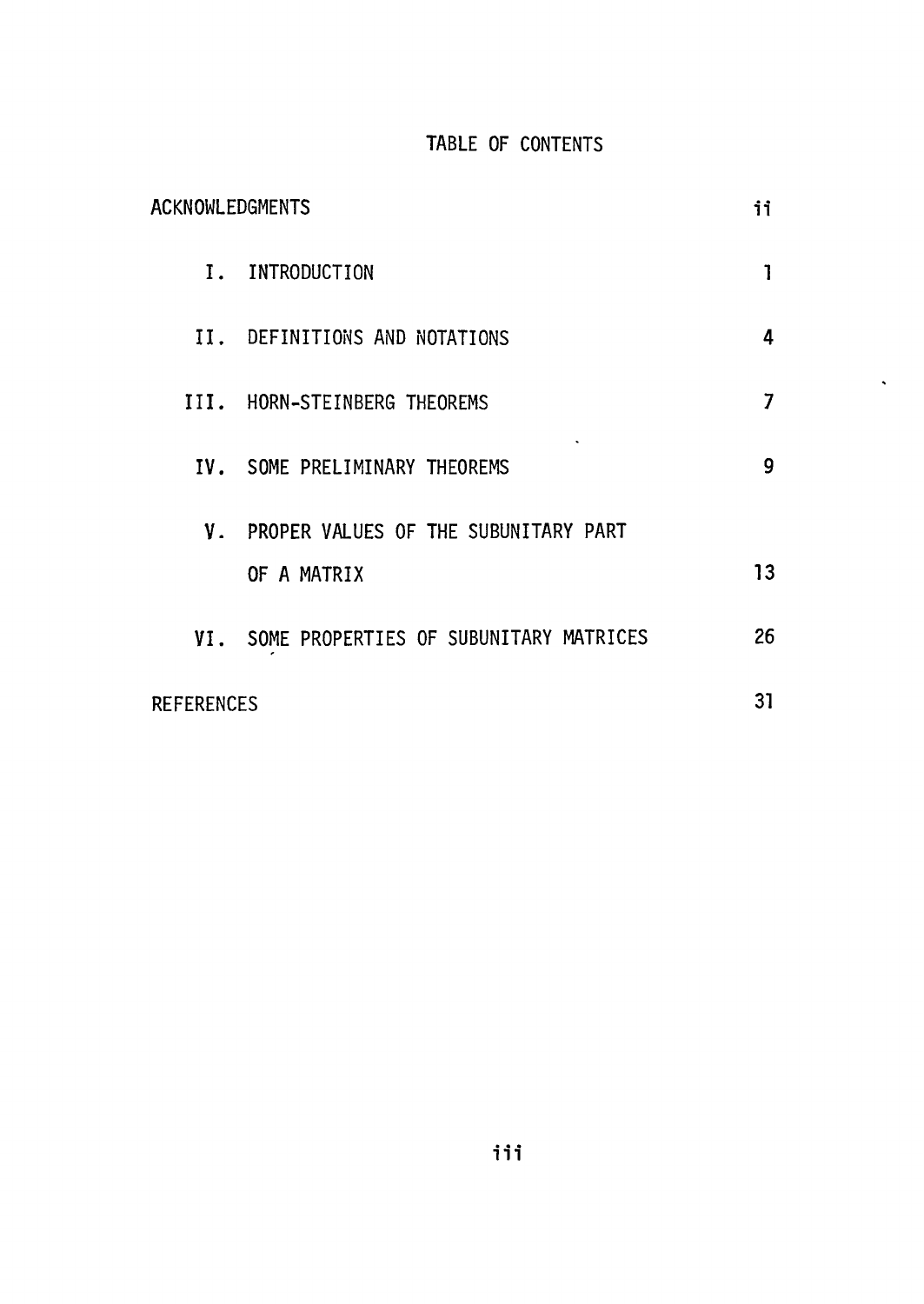#### CHAPTER I

#### INTRODUCTION

There is an analogy between matrices with complex entries and the complex numbers in which a matrix  $A$  and its adjoint  $A^*$  play roles corresponding to a complex number a and its conjugate  $\overline{a}$ . Hermitian matrices correspond to real numbers while positive semidefinite matrices correspond to nonnegative real numbers.

A matrix A can be written uniquely in the form  $A = H + iK$ where H and K are Hermitian matrices. Similarly a complex number z can always be written in the form  $z = a + ib$  where a and b are real numbers.

The polar decomposition of a complex number z, which is written  $z = |z|e^{i\theta}$ , has a natural analogue in matrices since a matrix A may be written  $A = H_1U_1$  or  $A = U_2H_2$  with  $U_1$  and  $U_2$  unitary and  $H_1$  and  $H_2$  positive semidefinite. In case A is nonsingular, we have that  $U_1 = U_2$ .

Questions are posed by A. Amir-Moez and A. Horn in [1] about the proper values of the unitary part of a matrix and also about the proper values of products of matrices.

Relationships between the arguments of the proper values of a nonsingular matrix and those of its unitary part have been established by A. Horn and R. Steinberg [6].

The authors of [2] exhibit a decomposition of a matrix into the product of a positive semidefinite matrix and a subunitary matrix.

1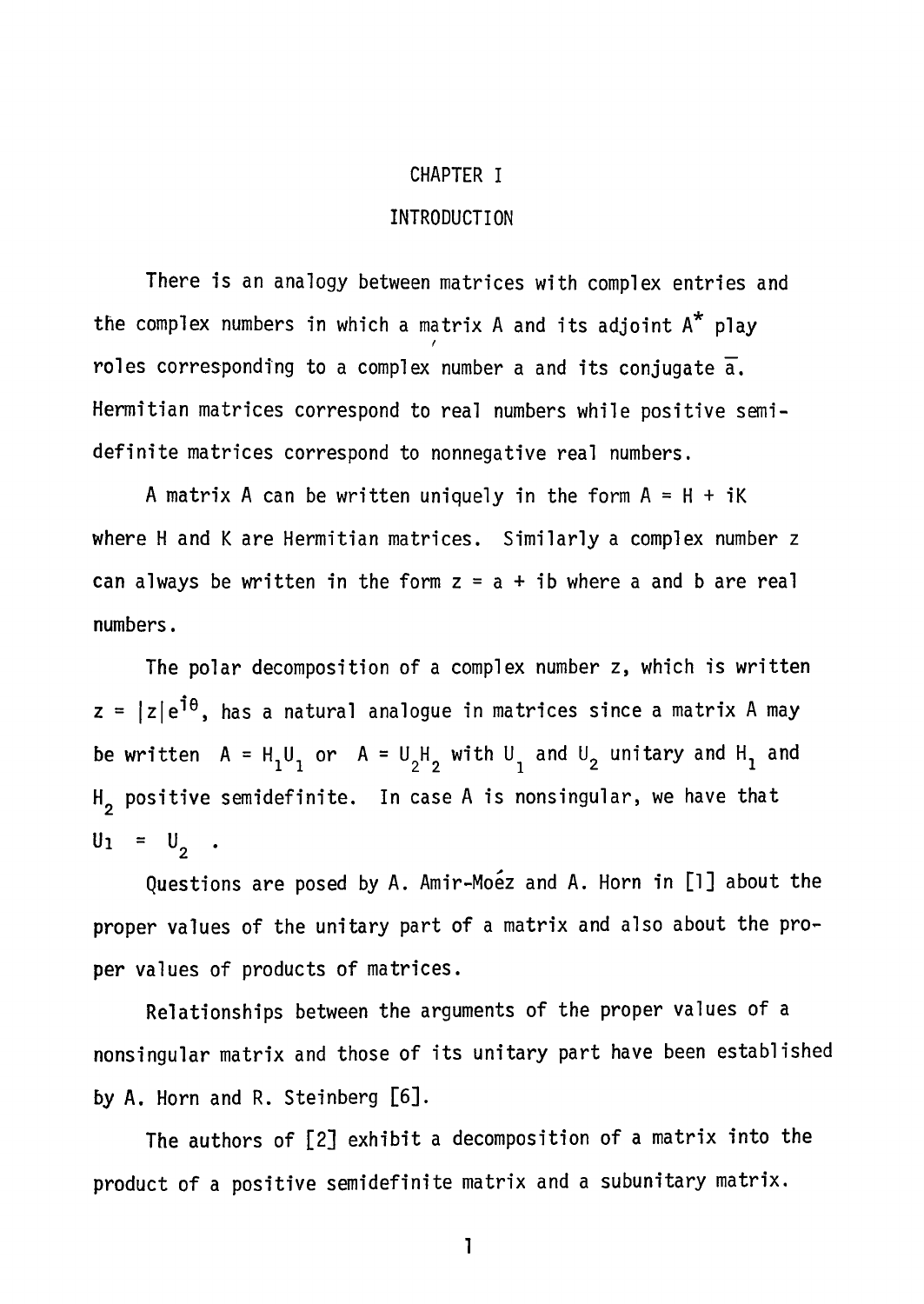This is known as the subpolar decomposition of a matrix. We use this form to establish relationships between the proper values of a matrix and those of its subunitary part.

The minimax principles of Horn and Steinberg given in [6] for unitary matrices are generalized to include normal matrices in [3]. Orthonormal bases of proper vectors were used to establish these theorems. In general, subunitary matrices do not have proper vectors with this property consequently no minimax principles are given for subunitary matrices in this paper.

In [6] Horn and Steinberg give conditions on two sets of numbers  $\{a_1$  ,  $\dots$  ,  $a$   $\}$  and  $\{a_1$  ,  $\dots$  ,  $a_{\perp}$  } which are sufficient  $\mathbf{n}$   $\mathbf{n}$   $\mathbf{n}$   $\mathbf{n}$   $\mathbf{n}$   $\mathbf{n}$ to conclude that there exists a matrix A with  $a_1$ , ...,  $a_n$  as its proper values and  $u_1^2$ , ...,  $u_n^2$  as the proper values of the unitary part of A.

Halmos and McLaughlin [5] state conditions on a set of numbers {  $s_1$  ,  $\ldots$  ,  $s_1$  } which are sufficient to enable the construction  $\frac{1}{k}$  k of a subunitary matrix with  ${s_1, \ldots, s_k}$  as its set of proper values.

We use the ideas of  $[5,5]$  and  $[6,6]$  to construct a matrix having having having having having having having prescribed proper values which is the subunitary part of a matrix whose proper values are also predetermined.

The purpose of this paper is to present generalizations for some of the Horn-Steinberg theorems given in [6] by considering the case of a singular matrix and its subunitary part. We also investigate

2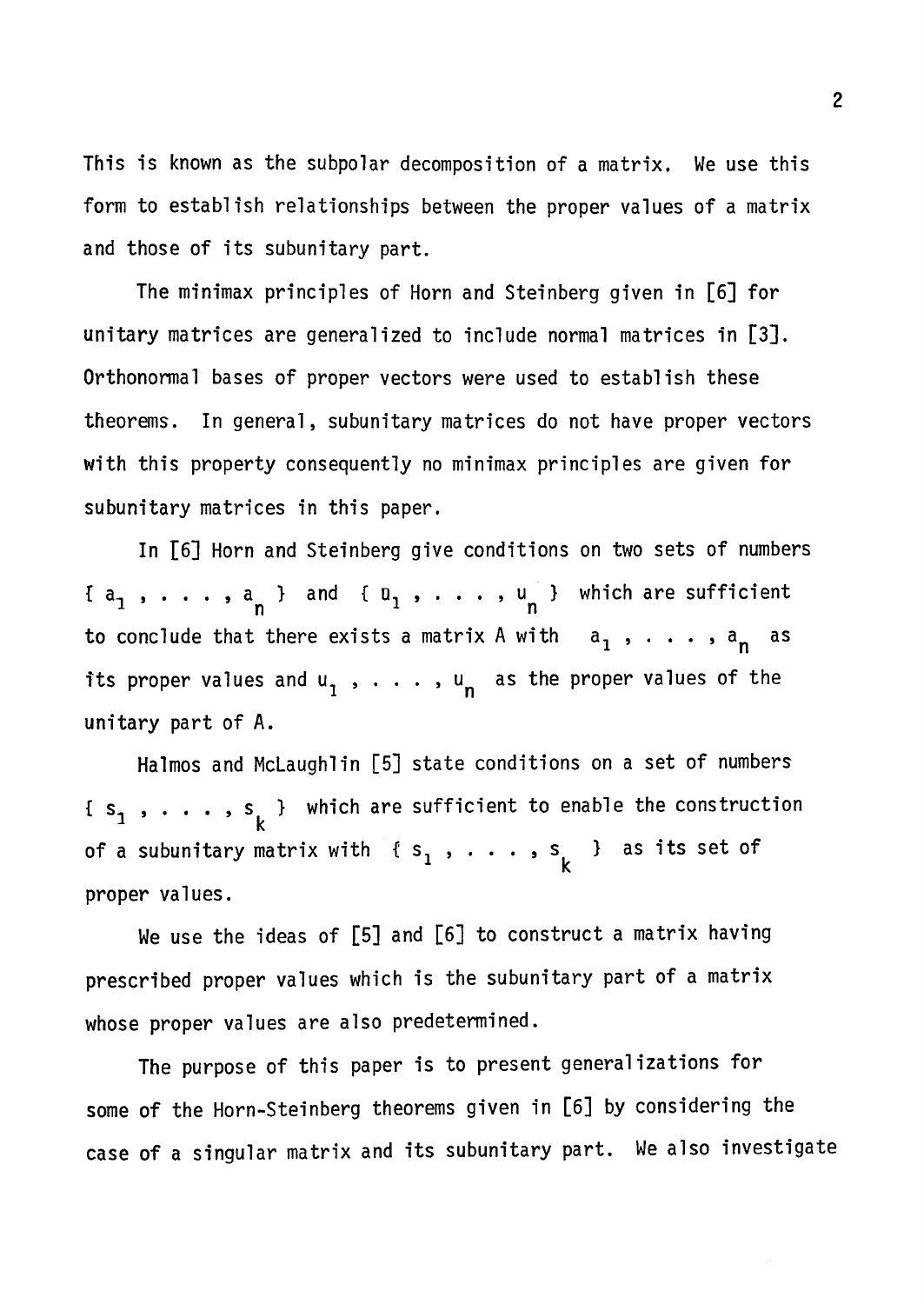other properties of subunitary matrices.

Techniques of restricting linear transformations to invariant subspaces on which they are nonsingular are used and we discuss extension techniques which involve adding a supplement to a subunitary matrix and considering the resulting matrix which is unitary.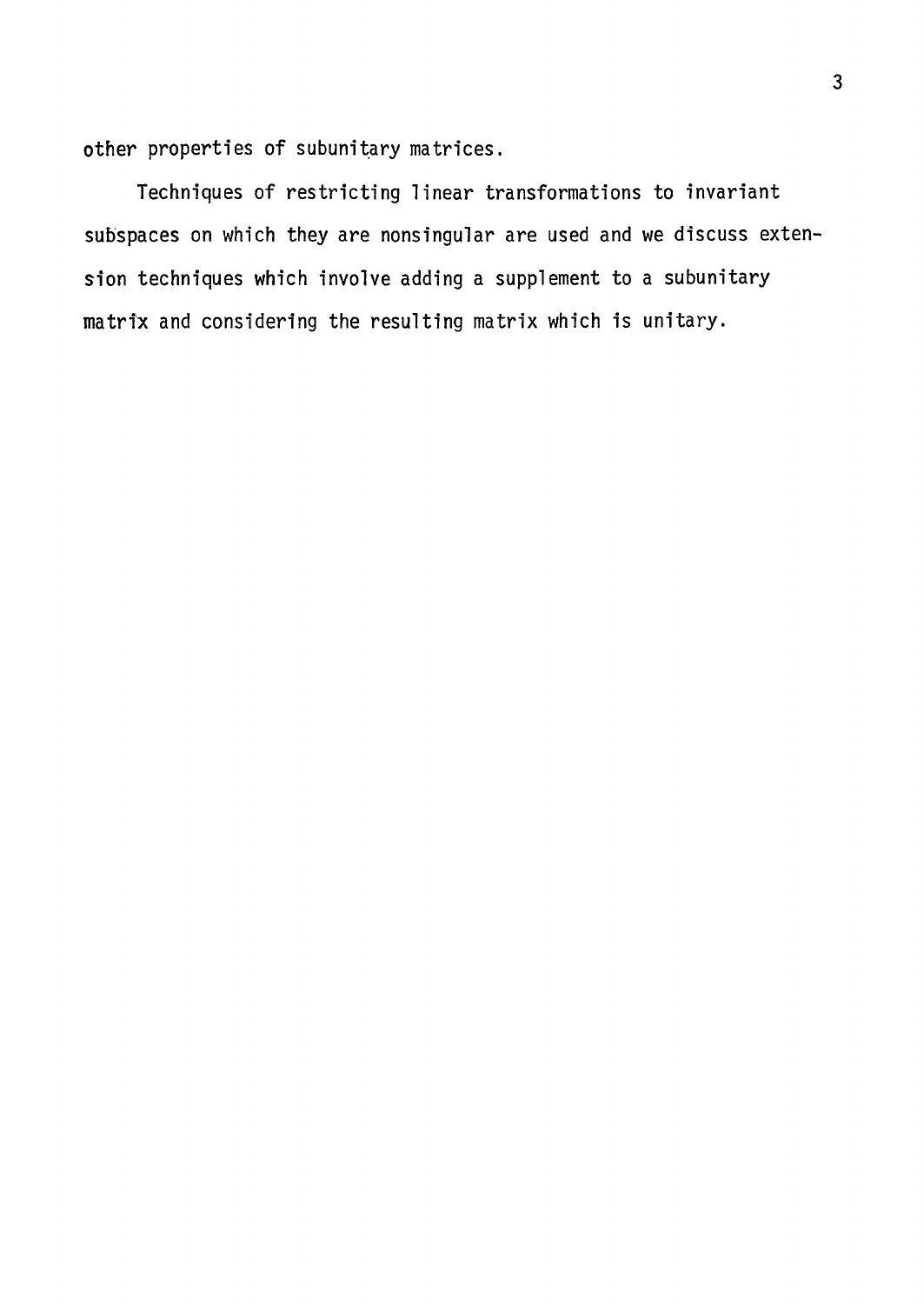#### CHAPTER II

#### DEFINITIONS AND NOTATIONS

2.1 Notations: Let  $E_n$  be an n-dimensional unitary space. We denote vectors by Greek letters  $\alpha$ ,  $\beta$ ,  $\gamma$ , . . . and scalars by a, b, c, . . . The inner product of two vectors  $\epsilon$  and  $\eta$ will be denoted by  $(\xi,\eta)$ . If  $\xi_1$ , ...,  $\xi_n$  are vectors, then  $I \xi_1, \ldots, \xi_n$  J will denote the subspace spanned by them. The adjoint of a linear transformation  $A$  on  $E$  will be denoted n by A\* where (A^n) = (5,A\*n) for all ?,ii in E . Dim N will denote the dimension of the subspace N.

In what follows, all projections will be orthogonal. If M is a subspace of  $E_n$  and P is the projection on M, then for a linear transformation A on E we define a linear transformation AlM as follows: if  $\xi$  is a vector in M, we let  $(A|M)\xi = PA\xi$ . We note that PAP  $|M = A|M$ .. If  $A \ge 0$ , then A has a unique square root  $\sqrt{A}$ , follows: if  $\overline{5}$  is a vector in  $\overline{5}$ that PAPJM = A|M .. If A > 0, then A has a unique square root /T , linear transformation A on  $E_n$  the transformations  $A^*A$  and  $AA^*$  are linear transformation A on E the transformations A A and AA are

nonnegative. The range of a linear transformation  $\mathcal{L}$  and  $\mathcal{L}$  are denoted by R(A),  $\mathcal{L}$ 

while the null space of  $\mathcal{N}(A)$  will be denoted by  $N(\mathcal{N}(A))$  . The denoted by  $N(\mathcal{N}(A))$ with respect to orthonormal bases. Sometimes we state propositions

4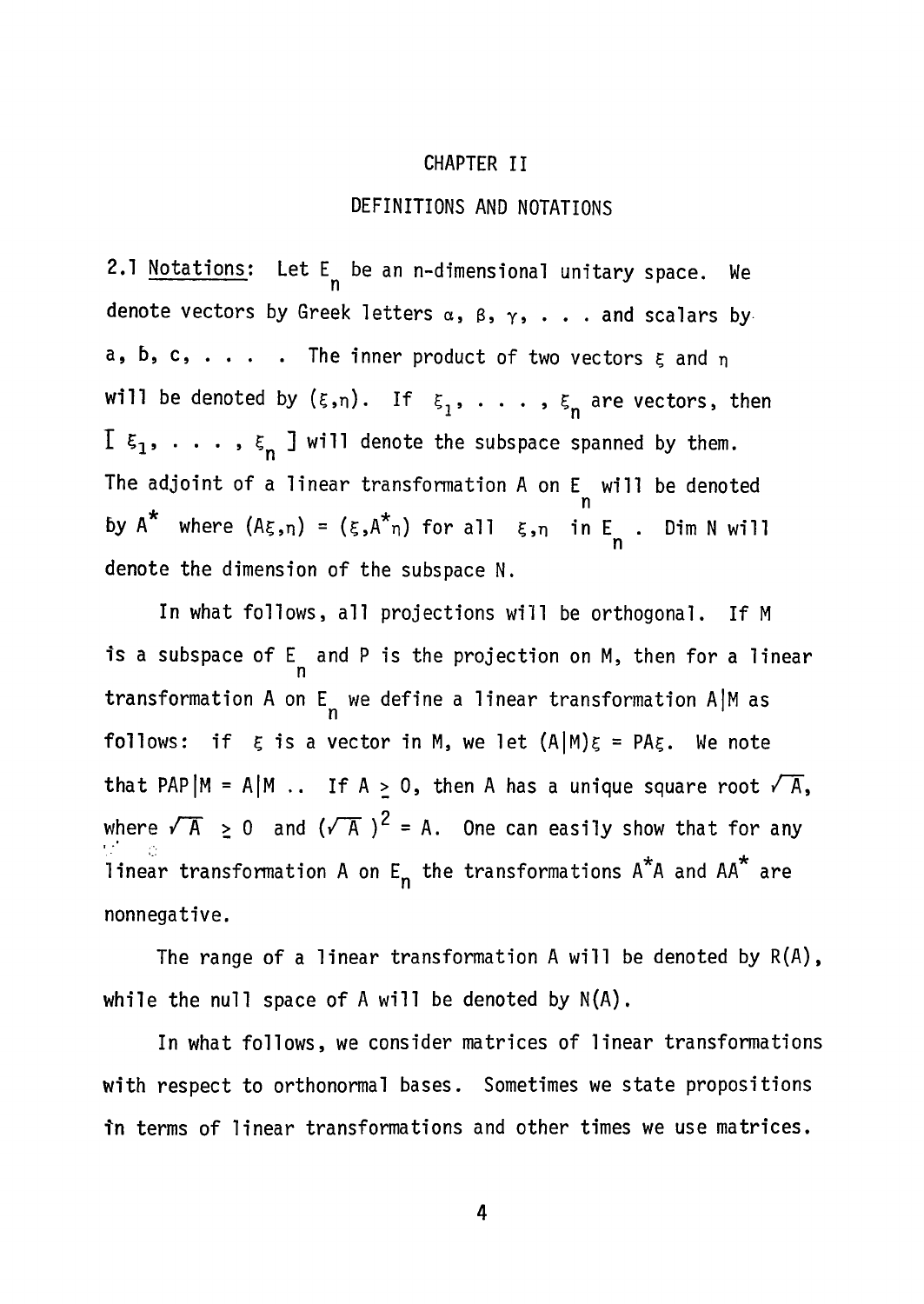2.2 Definition: Two linear transformations A and B on  $E_n$  are said n to be congruent if there exists a nonsingular linear transformation  $X$  on  $E$  such that  $B = X^2AX$ .

2.3 <u>Definition</u>: Let A be a linear transformation on E<sub>s.</sub> . The n (Moore-Penrose) generalized inverse of A dehoted by  $A^-$  is the transformation G which satisfies the following conditions:

transformation G which satisfies the following conditions: (1) AGA = A (2) GAG = G (3) (AG)\* = AG

 $\overline{\phantom{a}}$ 

It has been shown that the set of equations has a unique solution It has been shown that the set of equations has a unique solutions has a unique solutions  $\mathcal{L}(\mathcal{L})$  $G = A^-$ . We also note that  $AA^- = P$  and  $A^-A = Q$ , where P is the projection on  $R(A)$  and Q is the projection on  $R(A^*)$ .

2.4 Definition: A linear transformation S on  $E_n$  is called subunitary (partial isometry) if  $S^- = S^*$ .

2.5 Definition: Let A be a linear transformation on  $E_n$ . Then the decompositions  $A = \sqrt{AA^{*}}$  S =  $S\sqrt{A^{*}A}$  are called the subpolar forms of A, where S is a unique subunitary transformation with  $S^*S = A^*A$  $(SS<sup>-</sup> = AA<sup>-</sup>)$ . It is clear that when A is nonsingular, S will be unitary. In all cases, S is unique. [ 2, p. 53-54] .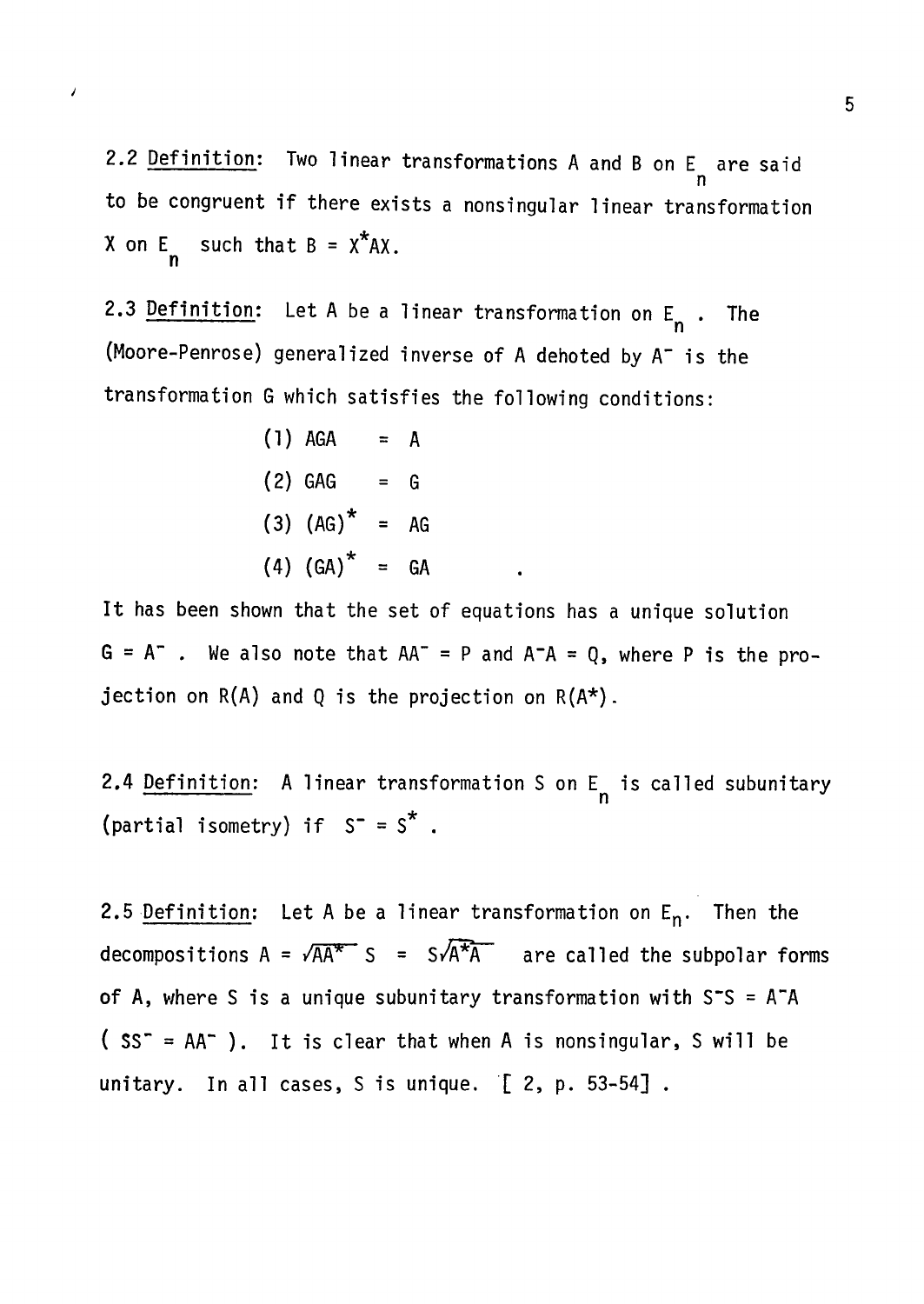2.6 Definition: Let  $(a_1, \ldots, a_n)$  be an n-tuple of complex numbers of absolute value one. If two of the a<sub>j</sub>'s are of the form  $e^{\hat{j}b}$  and  $e^{\hat{j}c}$  with  $0 < b-c < \pi$  and  $0 \le d \le \frac{1}{2}(b-c)$ , then the operation of replacing e<sup>ib</sup> and e<sup>ic</sup> by e<sup>i(b-d)</sup> and  $e^{f(c+d)}$  is called a pinch of  $(a_1, \ldots, a_n)$ .

2.7 Definition: If  $(a_i)$  and  $(b_i)$  are n-tuples of real numbers, and if  $(a_i)$  and  $(b_i)$  are their rearrangements in non-increasing **order, then we write**  $(a_i) < (b_i)$  when

$$
\sum_{i=1}^{r} a_i^1 \leq \sum_{i=1}^{r} b_i^1, r = 1, 2, \ldots n-1
$$

**and** 

 $\lambda$ 

n n  $\sum_{i=1}^{\infty}$  d'  $\sum_{i=1}^{\infty}$  by  $\sum_{i=1}^{\infty}$ 

 $\mathbf{r}$  is a set of  $\mathbf{r}$  is a set of  $\mathbf{r}$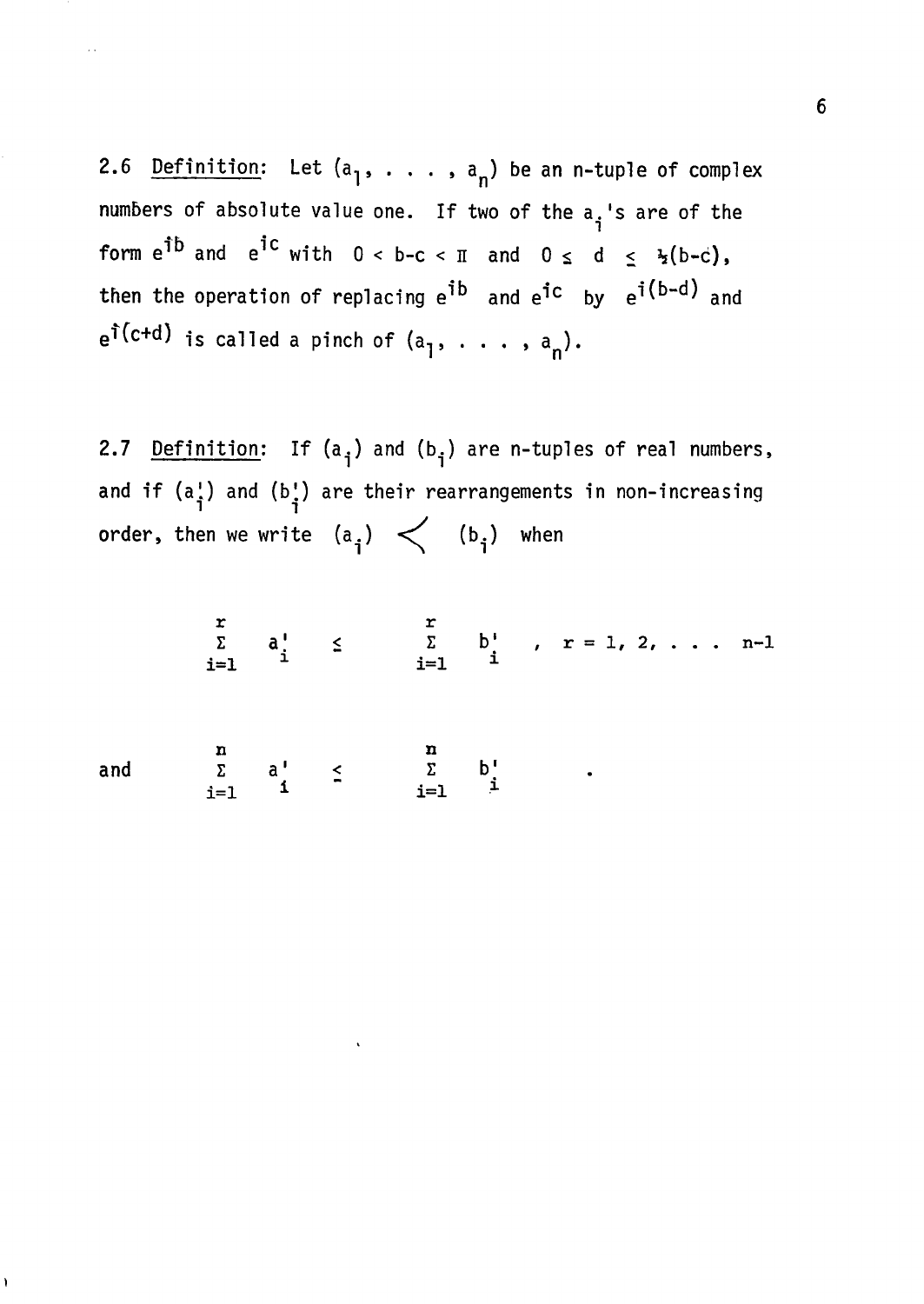#### CHAPTER III

### HORN-STEINBERG THEOREMS

In this chapter the main results of A. Horn and R. Steinberg l6] concerning relationships between the proper values of a nonsingular matrix and those of its unitary part are listed.

In later chapters some similar results are given for singular matrices and their subunitary parts.

3.1 THEOREM: Let A be a nonsingular matrix with proper values  $a_{1}$ , . . . ,  $a_{n}$  . Let the proper values of U, the unitary part of A, be  $u_1, \ldots, u_n$ . Then the equivalent conclusions (1) and (2) hold.

(1) The n-tuple  $(u_1, \ldots, u_n)$  can be reduced to  $(a_1/|a_1|, \ldots, a_n/|a_n|)$  by a finite sequence of pinches.

n n (2) If  $u_i = \ln |a_i| |a_i|$  and exactly one of the  $i = 1$  **iiii**  $i = 1$ 

following statements below holds:

(a) There is a line through 0 (the origin of the complex plane) containing all the  $u_i$ 's and  $(a_i/|a_i|, \ldots, a_n/|a_n|)$  is a rearrangement of  $(u_1, \ldots, u_n)$ .

(b) There is no line through 0 containing all of the  $u_i'$ 's, but there is a closed half plane H with 0 on its boundary containing all of the u<sub>j</sub>'s, and, if we choose a branch of the argument function which is continuous in H - {0}, then (arg a<sub>j</sub> )  $\prec$  (arg u<sub>j</sub>).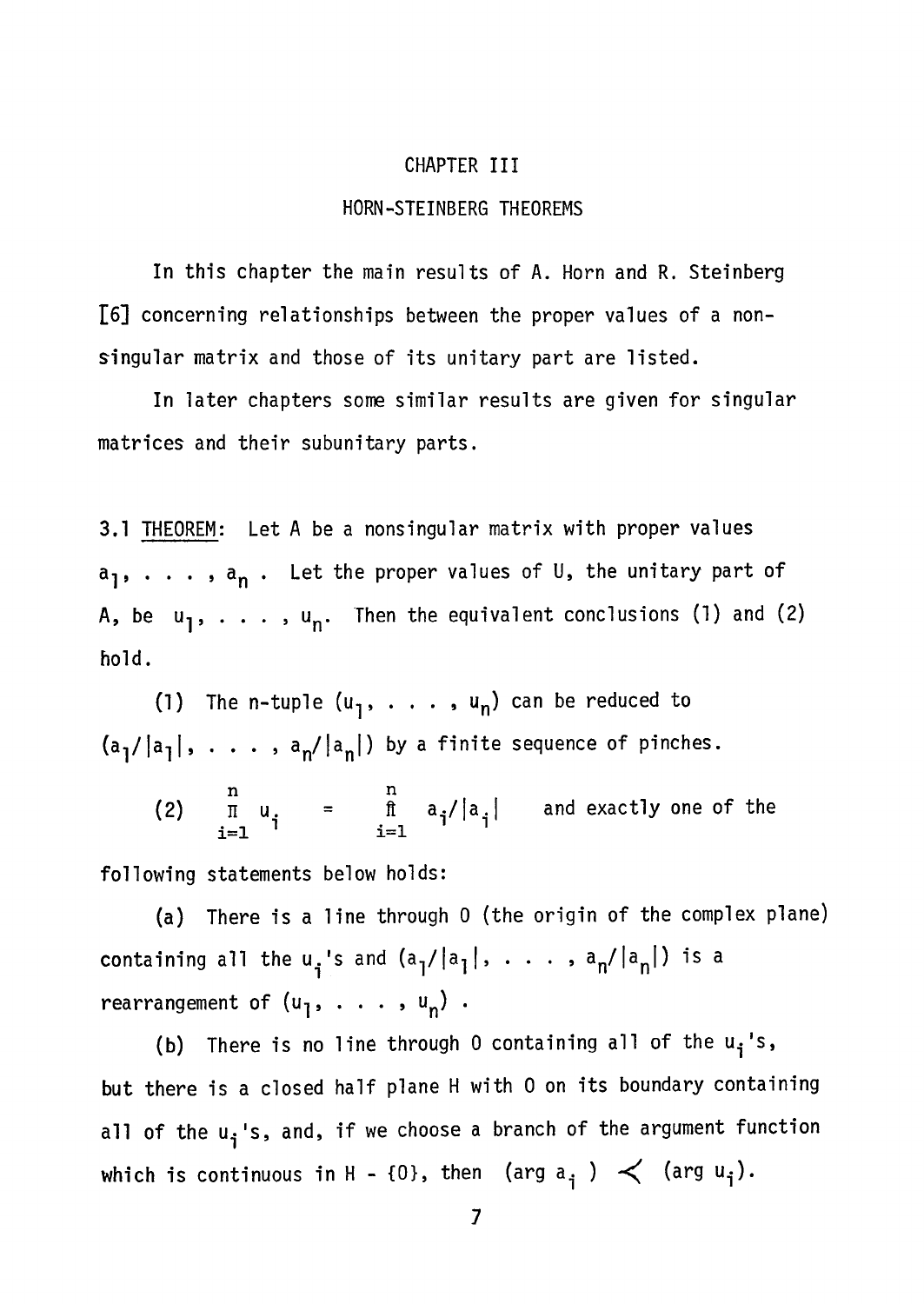(c) There is no closed half plane with 0 on its boundary which contains all of the  $u_j$ 's.

3.2 THEOREM: Let  $(u^1, \ldots, u^n)$  be an n-tuple of complex numbers of absolute value one and  $(a_1, \ldots, a_n)$  an n-tuple of nonzero complex numbers such that

$$
\begin{array}{ccc}\nn & n \\
\text{I} & u_{i} & = & \text{I} & a_{i}/|a_{i}| \\
i=1 & & i=1\n\end{array}
$$

and exactly one of the statements below holds:

(a) There is a line through 0 (the origin in the complex plane) containing all of the  $u_i$ 's and (  $a_1/|a_1|$ , . . . ,  $a_n/|a_n|$ ) is a rearrangement of  $(u_1, \ldots, u_n)$ .

(b) There is no line through 0 containing all of the  $u_i$ 's, but there is a closed half plane H with 0 on its boundary containing all of the  $u_i$ 's, and, if we choose a branch of the argument function which is continuous in H - {0}, then  $\langle \text{arg } a_j \rangle$   $\langle$   $\langle \text{arg } u_j \rangle$ .

(c) There is no closed half plane with 0 on its boundary which contains all of the  $u_i$ 's.

Then there exists a nonsingular matrix A with proper values  $a_1$ , ...  $a_n$ and its unitary part has proper values  $u_1, \ldots, u_n$ .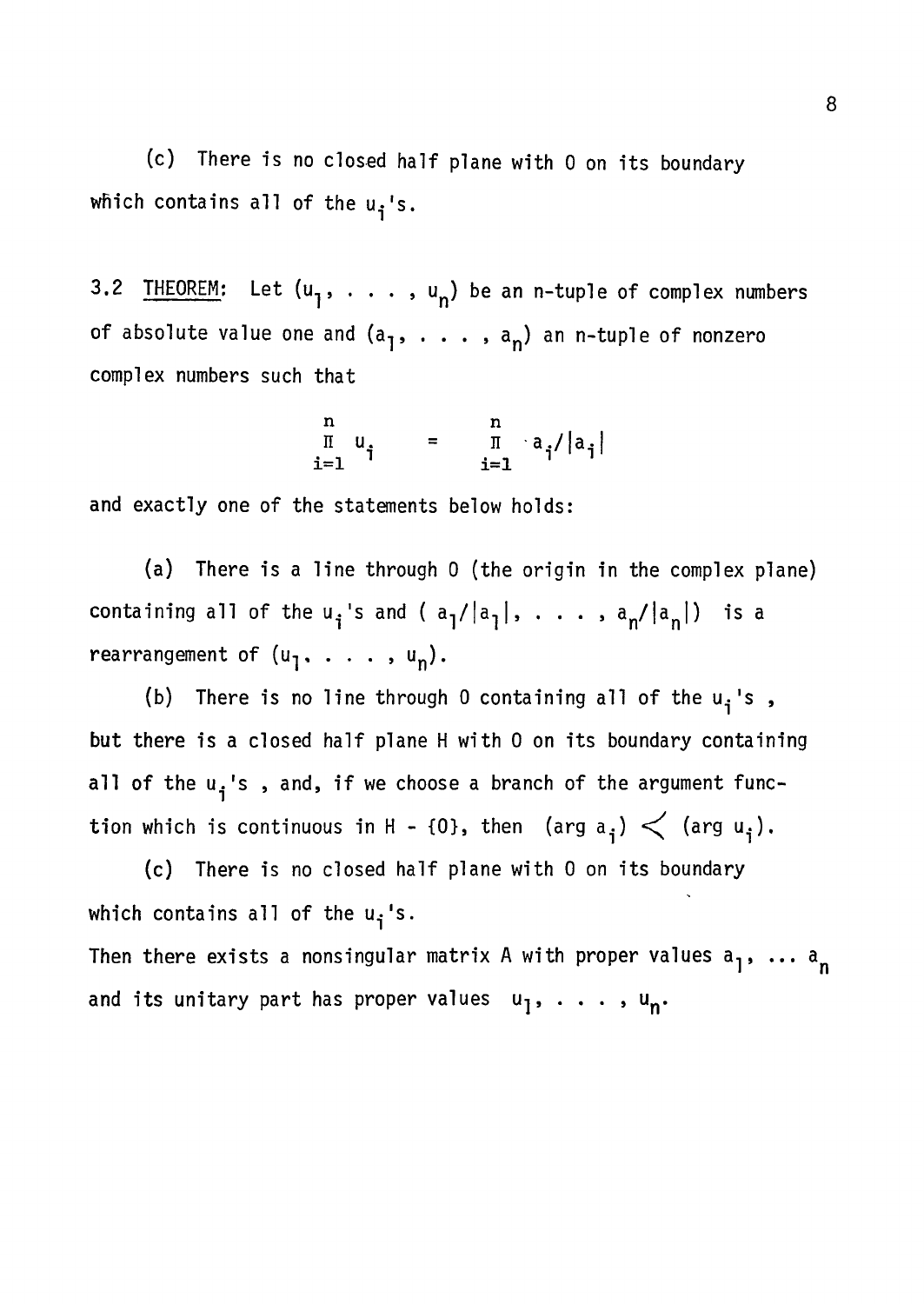# CHAPTER IV SOME PRELIMINARY THEOREMS

The following theorems play a role in the development of the theorems of the next chapter. Several of them are lemmas of [6] and they are listed without proof,

4.1 THEOREM: Let A be a nonsingular linear transformation on E<sub>n</sub> with proper values  $a_1, \ldots, a_n$ . Let  $u_1, \ldots, u_n$  be the proper values of the unitary part of A. Then there exists a matrix B with proper values  $a_1$ , . . . ,  $a_n$  which is congruent to the diagonal matrix  $D$  with diagonal entries  $u_{\overline{1}}, \ldots, u_{\overline{n}}.$ 

Proof. The matrix of A may be written with respect to an orthonormal basis so that  $A = KU$  with K a positive definite matrix and U the unitary part of A. Now there exists a unitary matrix V such that  $U = V^*DV$ . A has the same proper values as B where  $B = \sqrt{K} V^*DV\sqrt{K}$ and B is congruent to D.

4.2 THEOREM: Let  $a_1, \ldots, a_n$  be proper values of a nonsingular linear transformation A on E<sub>n</sub> and  $u_1$ , ...,  $u_n$  be the proper values of the unitary part of A. Let  $p_1, \ldots, p_n$  be positive numbers. Then there exists a linear transformation B on  $E_n$  whose proper values are  $p_1a_1, \ldots, p_na_n$  and its unitary part has proper values  $u_1$ , ...,  $u_n$ . The proof is given in [6, p.542].

9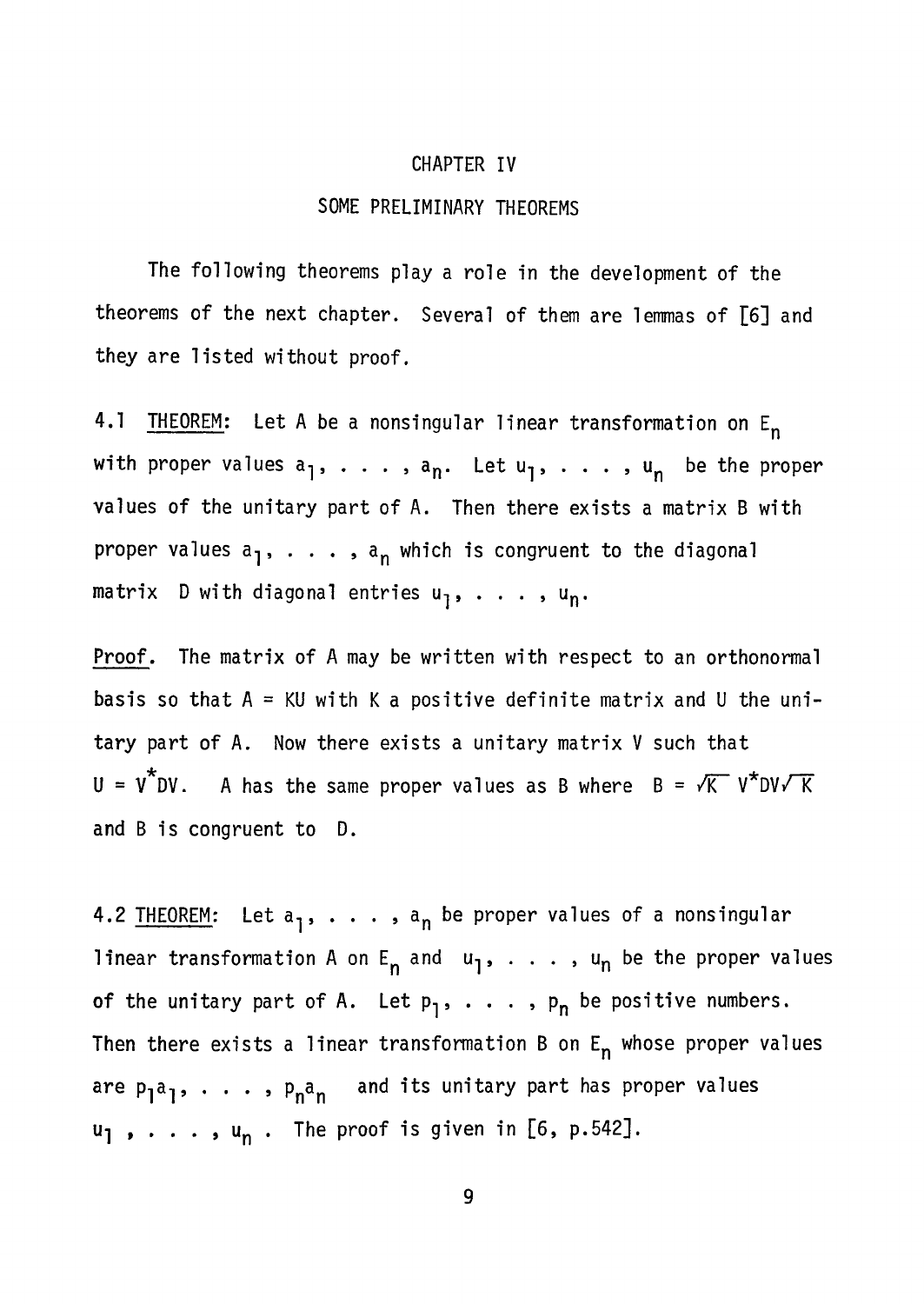4.3 THEOREM: Let A be a nonsingular linear transformation on  $E_n$ such that  $(A\xi, \xi) \neq 0$  and  $\pi > \arg (A\xi, \xi) > 0$  for all nonzero  $\xi$  in E<sub>n</sub>. Then A is congruent to a unitary transformation. The proof is given in [6, p.544].

Horn and Steinberg have shown that a knowledge of the proper values of the unitary part of a linear transformation A restricts the arguments of the proper values of A. The following theorem illustrates this point.

4.4 THEOREM: Let a<sub>1</sub>, . . . , a<sub>n</sub> be proper values of a nonsingular linear transformation on  $E_n$  and  $u_1$ , . . . ,  $u_n$  be the proper values of the unitary part of A such that  $\pi$  > arg  $u_1 \ge ... \ge \arg u_n > 0$ . Then (arg  $a^{\dagger}$  )  $\prec$  (arg  $u^{\dagger}$ ). The proof is given in [6, p.545].

4.5 THEOREM: If  $a_1$ , ..., $a_n$  and  $u_1$ , ...,  $u_n$  are complex numbers with absolute value one which lie on a line through 0 and the  $a_i$ 's are the proper values of a nonsingular linear transformation A and the  $u_i$ 's are the proper values of the unitary part of A, then  $(a_1, \ldots, a_n)$  is a rearrangement of  $(u_1, \ldots, u_n)$ . The proof is given in [6, p.546].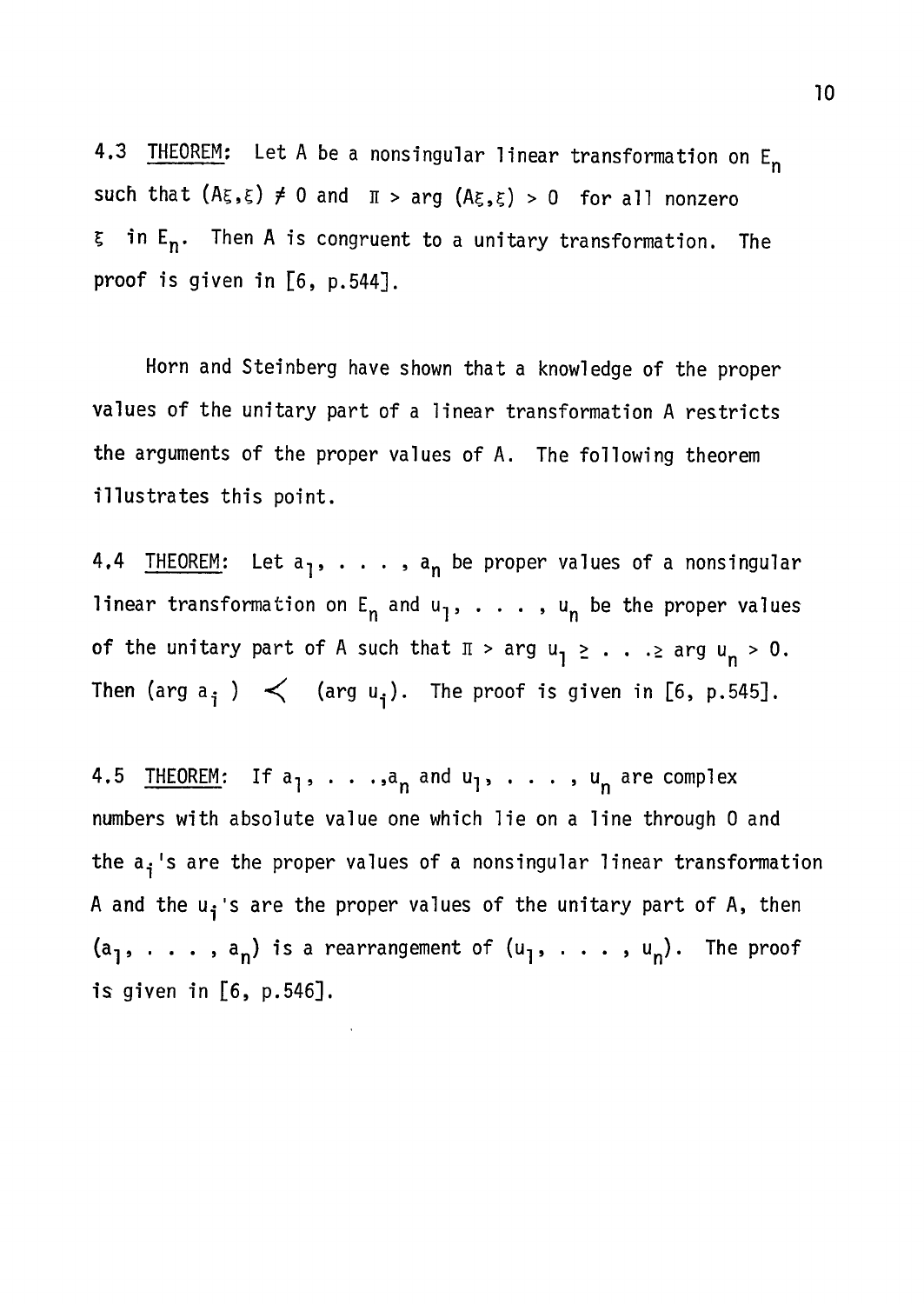4.6 <u>THEOREM</u>: Suppose  $(b_1, \ldots, b_n)$  and  $(a_1, \ldots, a_n)$  are n-tuples of complex numbers of absolute value one such that

$$
\begin{array}{ccc}\nn & n \\
\pi & b_{i} & = & \pi \\
i=1 & & i=1\n\end{array}.
$$

Then there exist determinations of (arg  $a_i$ ) and (arg  $b_i$ ) for  $i = 1, \ldots, n$  such that

> max arg  $a_i$  - min arg  $a_i \leq 2\pi$  and (arg  $b^{\text{}}_i$ )  $\langle$  (arg a<sub>i</sub>) .

The proof may be found in  $[6, p. 546]$ .

For linear transformations A and B on  $E_n$ , the property that AB and BA have the same nonzero proper values is used in the proof of several theorems in the following chapter.

The next two theorems assert that the algebraic multiplicities of those proper values are the same and the geometric multiplicities are also the same.

4.7 THEOREM: Let A and B be linear transformations on E<sub>n</sub>. Let m be a nonzero proper value of AB with algebraic multiplicity k. Then m is also a proper value of BA with the same algebraic multiplicity. The proof is given in [7, p.906].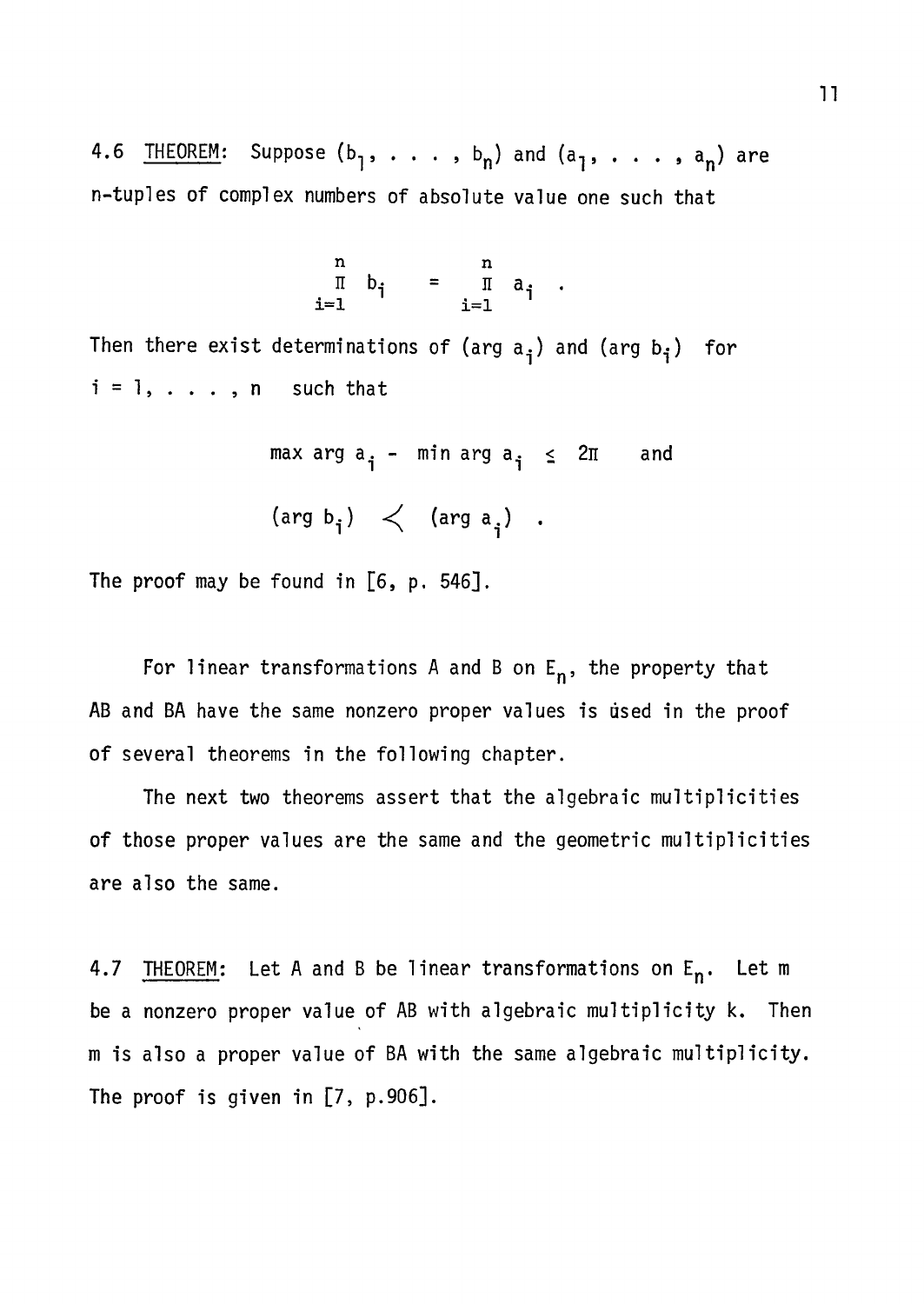4.8 <u>IHEOREM</u>: Let A and B be linear transformations on E<sub>n</sub>. Let m be a nonzero proper value of AB with geometric multiplicity r. Then m as a proper value of BA has the same geometric multiplicity r.

Proof. Let  $M_1 = \{ \xi \mid AB\xi = m\xi \}$  and  $M_2 = \{ \eta \mid BA_n = m_n \}$ . It is clear that M<sub>1</sub> and M<sub>2</sub> are subspaces of E<sub>n</sub>. Let dim M<sub>1</sub> = r and {  $\epsilon_1$ ,  $\ldots$  ,  $\epsilon_r$  } be a basis in M<sub>1</sub>. It is clear that  $\texttt{ABE}_{\mathtt{i}}$  =m $\epsilon_{\mathtt{i}}$  $i = 1, \ldots, r$ . One observes that  $BAB\xi_i = mB\xi_i$ , i= 1, . . . , r. Now consider {  $B\xi_1$ , . . . ,  $B\xi_r$  } and let  $x_1B\xi_1 + ... + x_rB\xi_r = \vec{0}$ . Then AB(  $x_1 \xi_1 + \ldots + x_r \xi_r$  ) =  $x_1 m \xi_1 + \ldots + x_r m \xi_r = \tilde{0}$ . Since  $m \neq 0$ , it follows that  $x_1 \xi_1 + \ldots + x_{r} \xi_r = \vec{0}$  which  $X \times \mathbb{R}$  is a set of  $X \times \mathbb{R}$  . implies x^^ = 0 for i = 1, . . . , r. Therefore { B^^ , . . . , Be }

Similarly starting with m as a proper value of BA one obtains dim  $\mathcal{L}$  dim Mj, which proves the theorem.

is linearly independent. This implies that dim M2 > dim M-. = r.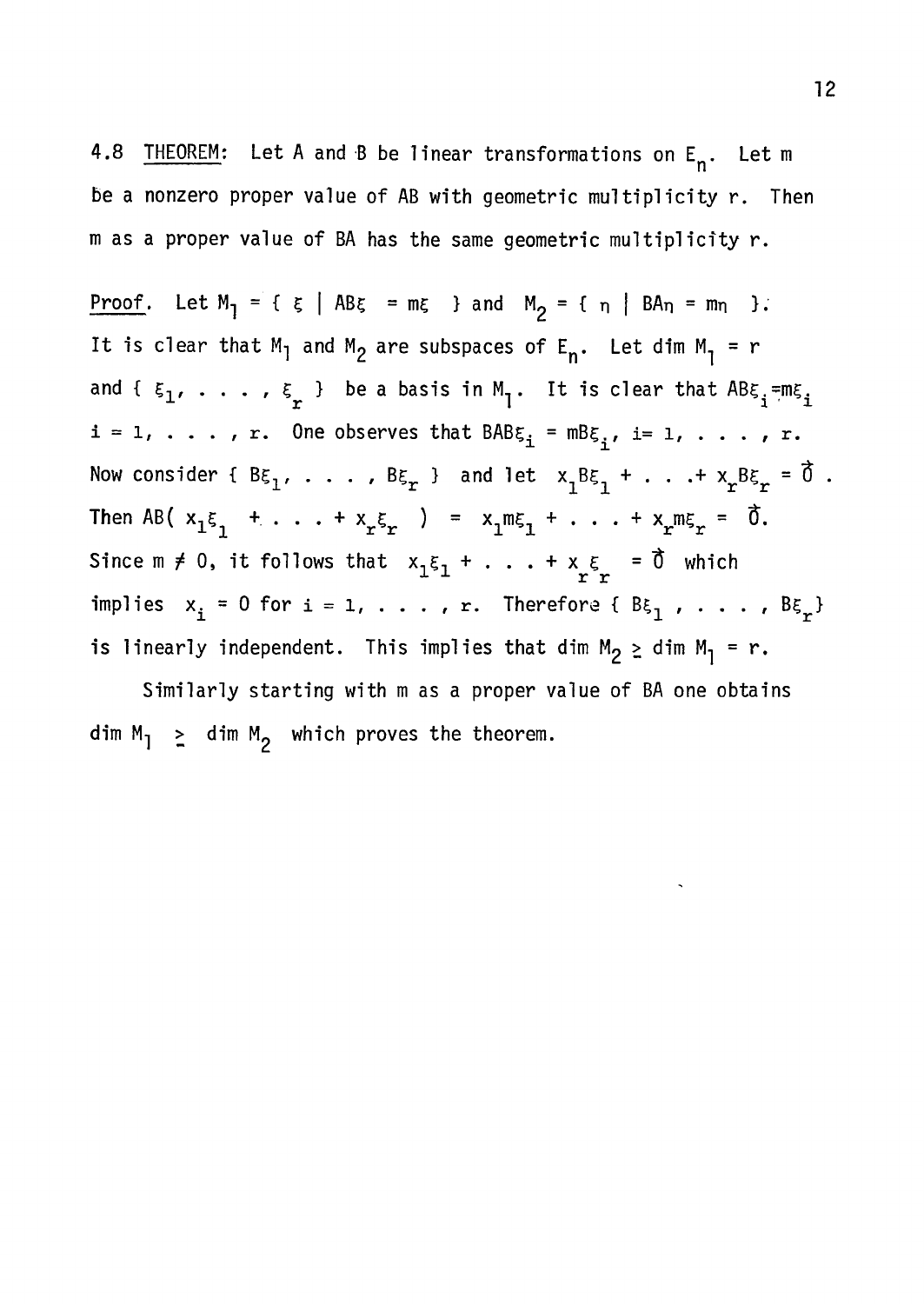#### CHAPTER V

#### PROPER VALUES OF THE SUBUNITARY PART OF A MATRIX

In this chapter relationships between the proper values of a matrix and those of its subunitary part are established by restricting the subunitary part to various invariant subspaces.

Many relationships which have been established between the proper values of a nonsingular matrix and those of its unitary part make use of the orthonormal basis of proper vectors of the unitary part. In general, no such basis exists using the proper vectors of the subunitary part. Consequently other restrictions on S are sometimes required and some results concerning the subunitary part are weaker than the analogous ones for the unitary part.

We begin by considering a linear transformation restricted to its range and then examine a transformation restricted to the subspace generated by its proper vectors.

5.1 THEOREM: Let A be a linear transformation on  $E_n$  and let P be the projection on  $R(A)$ . Then a is a nonzero proper value of A and 5 a corresponding proper vector if and only if a is a proper value of PAP $\vert R(A)$  with  $\xi$  as its corresponding proper vector.

**Proof.** It is clear that  $PA = A$ , and by 4.8 the nonzero proper values of  $AP = PAP$  are the same as the ones of  $PA = A$  with equal geometric multiplicity.

Now let  $A\xi = a\xi$ ,  $a \neq 0$ ,  $\xi \neq \vec{0}$ .

13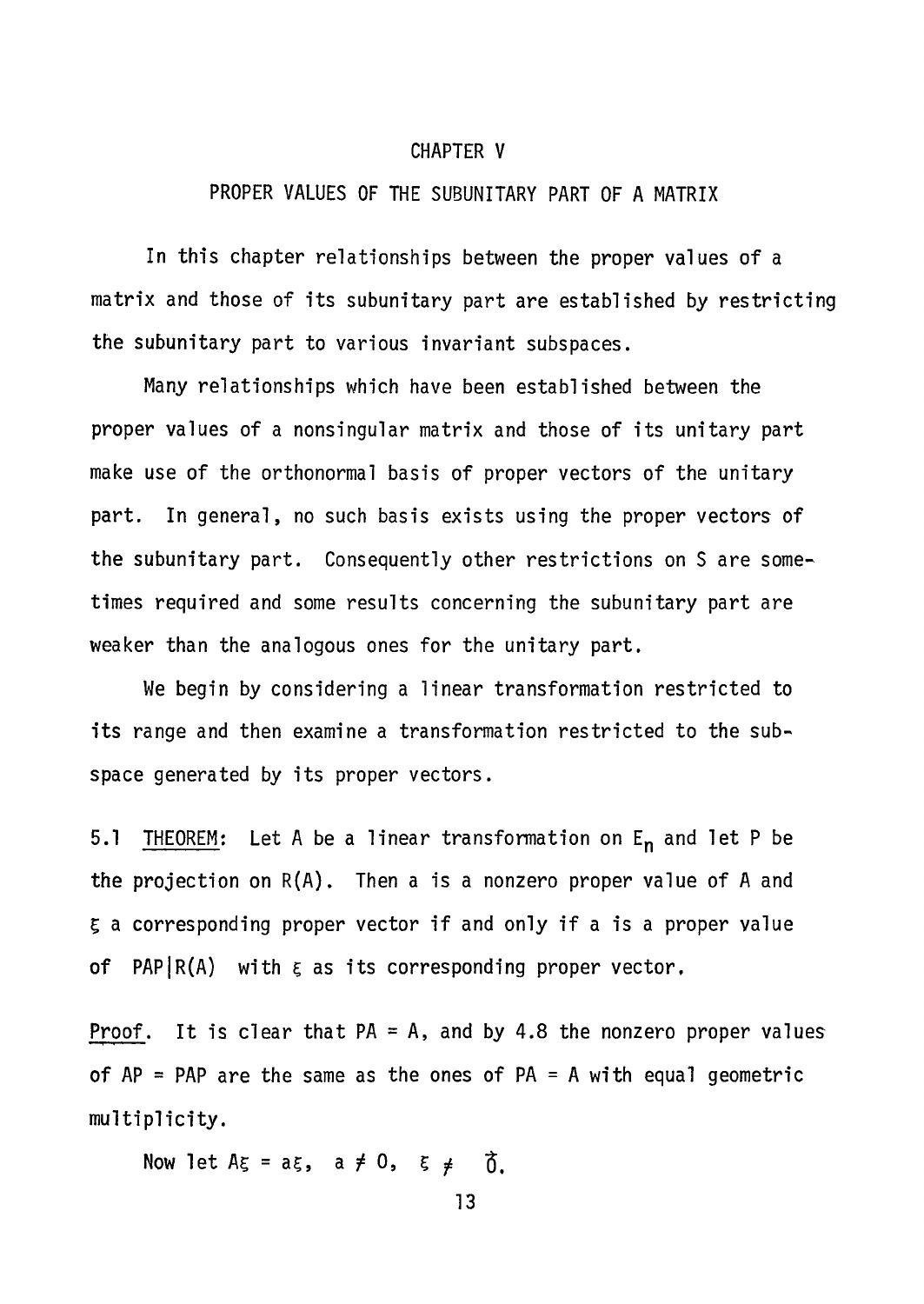Since  $\xi \in R(A)$ , it follows that  $P\xi = \xi$  and PAP $\xi = PR\xi = Az = a\xi$ . Thus the theorem is proved.

5.2 THEOREM: Let A be a linear transformation on E<sub>n</sub>. Let  $a_1$ , . . . ,  $a_h$  be distinct nonzero proper values of A. Let  $E_j$ be the subspace spanned by the set of proper vectors corresponding to  $a_i$ ,  $j = 1, \ldots$ , h. If  $N = E_1 \oplus \ldots \oplus E_h$  and E is the -<br>Johann Suidhean Barthistic Collain projection on N, then EAEJN is nonsingular.

<u>Proof</u>. Let  $\xi \in N$  with  $\xi \neq \vec{0}$ . We can write  $\xi = \xi_1 + ... + \xi_h$ 1 november 1980<br>1 november 1980 where  $\zeta_i$  e  $E_i$  . Since  $\xi$  e N,  $E\xi - \zeta$ . Then EAE $\xi$  – EA $\xi$  –  $E(a_1\xi_1 + \ldots + a_h\xi_h) = a_1\xi_1 + \ldots + a_h\xi_h \neq \vec{0}$  since  $a_j \neq 0$ for  $j = 1, \ldots$ , h and at least for one  $j \in \{1, \ldots, h\}$ we have  $\epsilon_j \neq \delta$ . Therefore EAE|N is nonsingular.

5.3 COROLLARY: Let A and E satisfy the hypotheses of 5.2. Then the proper values and proper vectors of EAE|N are the same as the nonzero ones of A by restricting each proper value of A to its geometric multiplicity.

Theorem 4.6 states relationships between the arguments of sets of complex numbers when certain conditions are true. In order to apply the theorem to various sets of proper values, we use congruences of matrices.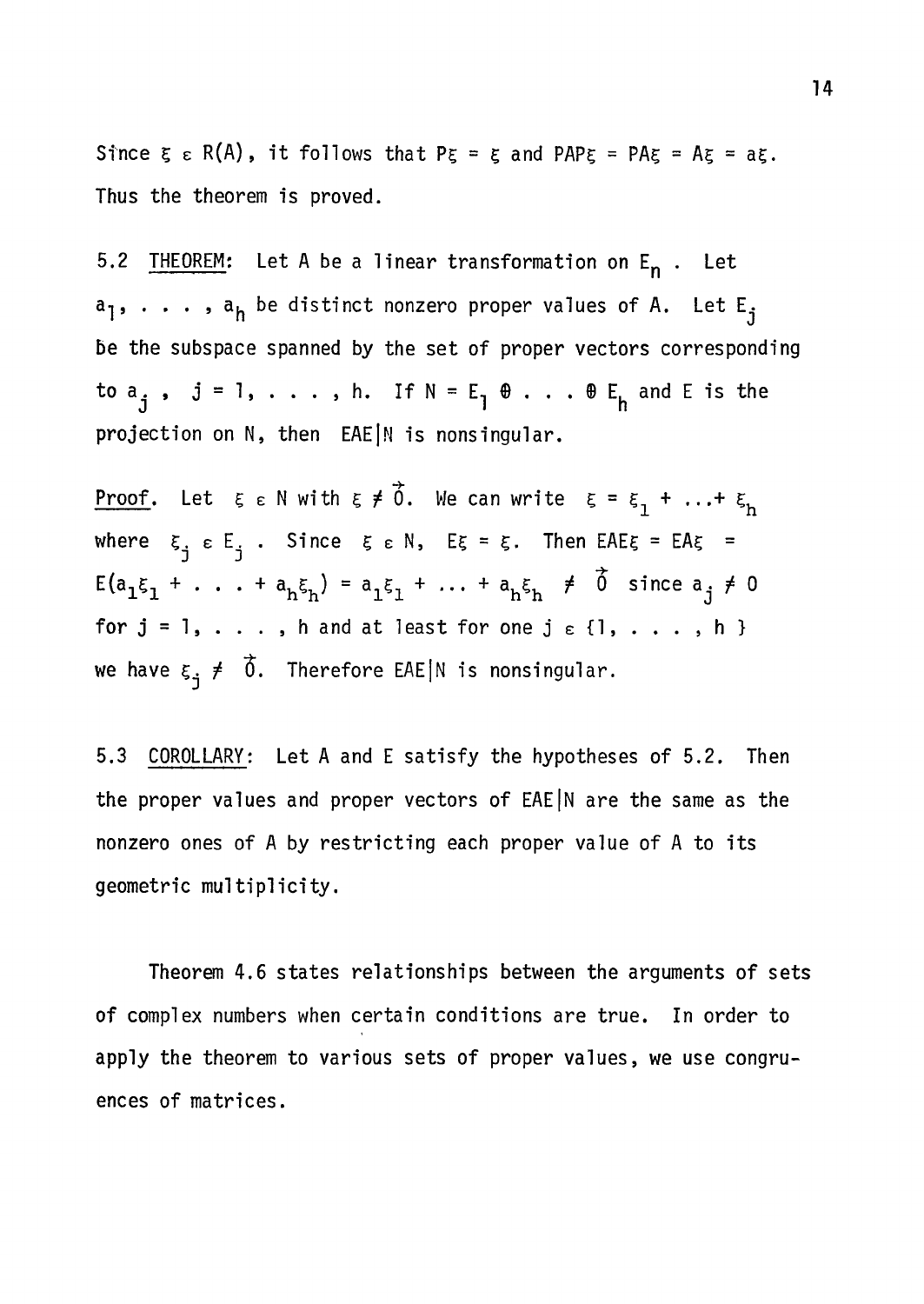5.4 THEOREM; Let A and B be nonsingular linear transformations on  $\mathsf{E}_{\mathsf{n}}.$  Suppose that A is congruent to B. If {  $\mathsf{a}_{\mathsf{1}}$ ,  $\ldots$  ,  $\mathsf{a}_{\mathsf{n}}$  } and  $\{b_1, \ldots, b_n\}$  are respectively the sets of proper values of A and B, then n n n n n n  $\begin{bmatrix} \mathbf{a} & \mathbf{a} \\ \mathbf{b} & \mathbf{b} \end{bmatrix}$   $\begin{bmatrix} \mathbf{a} \\ \mathbf{b} \end{bmatrix}$  =  $\begin{bmatrix} \mathbf{a} \\ \mathbf{b} \end{bmatrix}$   $\begin{bmatrix} \mathbf{b} \\ \mathbf{c} \end{bmatrix}$ i=l

Proof. There exists a nonsingular linear transformation X on  $E_n$ such that  $A = X^*BX$ . Thus det  $A = det(XX^*)$ det B. Therefore

$$
\begin{array}{ccc}\nn & n \\
\pi & a_i & = & \det(XX^*) & \pi \\
i=1 & & i=1\n\end{array}
$$

Since 
$$
\left| \begin{array}{c} n \\ \pi a_i \\ i=1 \end{array} \right|
$$
 = det( $xx^*$ )  $\left| \begin{array}{c} n \\ \pi b_i \\ i=1 \end{array} \right|$ 

we obtain 
$$
\prod_{i=1}^{n} a_i / |a_i|
$$
 =  $\frac{\det (XX^*) \prod_{i=1}^{n} b_i}{\det (XX^*) | \prod_{i=1}^{n} b_i|}$ 

n Thus  $\pi$  a<sub>.</sub>/  $|a_{\cdot}|$  i i=i ^ ^ n<br> $\hat{\mathbb{I}}$  b<sub>i</sub>  $|b_i|$ i=l

5.5 COROLLARY: Let A and B satisfy the hypotheses of 5.4. Let u, . . . , u<sub>n</sub> be proper values of the unitary part of B. Then **u** n<br><sup>∏</sup> a<sub>i</sub>/|a<sub>i</sub>| **i=l n n u. i=l ^**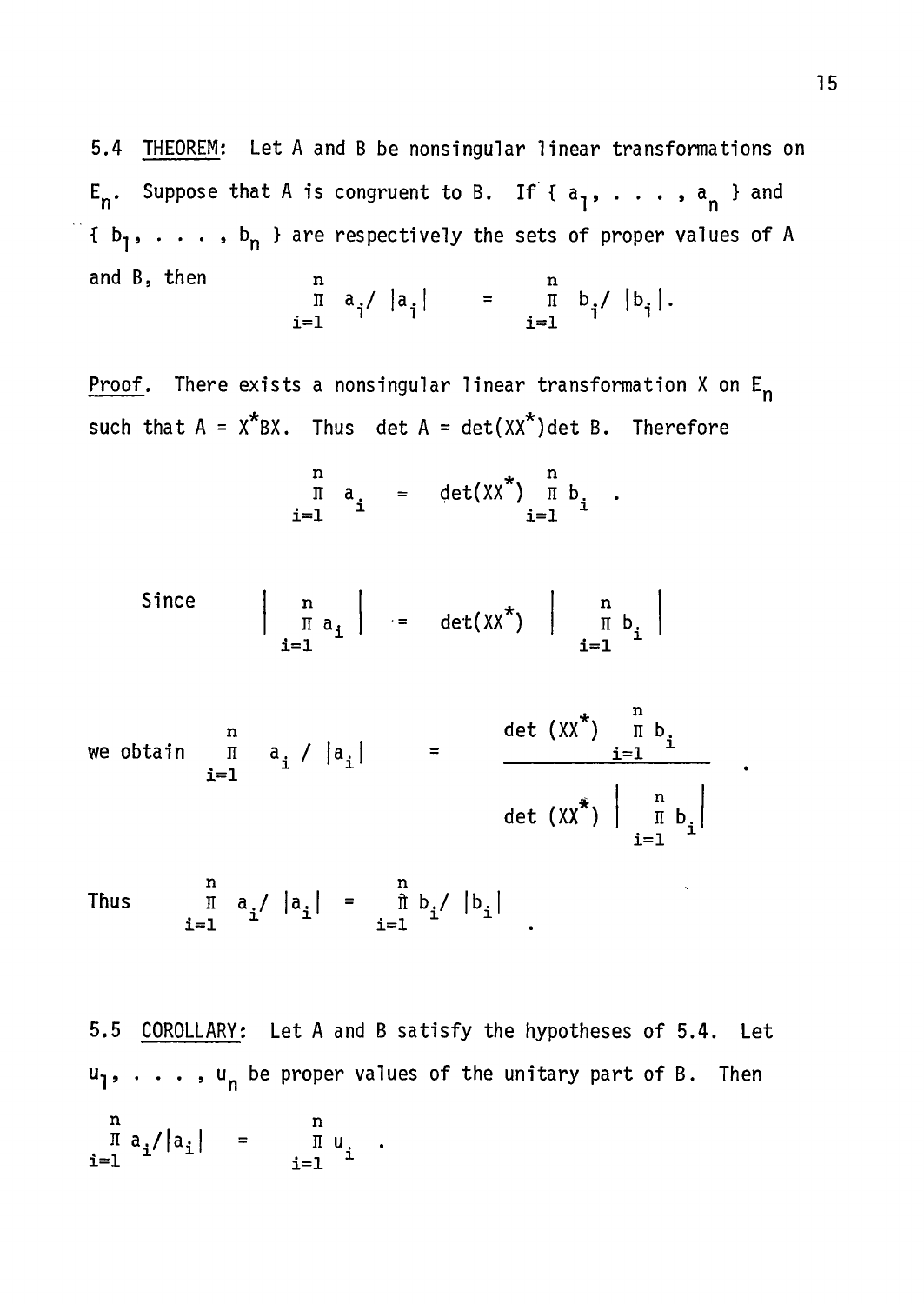5.6 THEOREM; Let A and B satisfy the hypotheses of 5.4. Then there exist determinations of arg  $a_i$  and arg  $b_i$ ,  $i = 1, ..., n$ such that

max arg  $b_i$  - min arg  $b_i \leq 2\pi$ and  $(\text{arg } a^{\text{-}}_i) < (\text{arg } b^{\text{-}}_i)$ .

Proof. Since ( $a_i/|a_i|$ ) and ( $b_i/|b_i|$ ) are n-tuples of complex numbers of absolute value one and

$$
\prod_{i=1}^{n} a_{i} / |a_{i}| = \prod_{i=1}^{n} b_{i} / |b_{i}| ,
$$

then by 4.6 there exist determinations of arg  $(a_i/|a_i|)$  and arg  $(b_i/|b_i|)$  , i = 1, . . . , n , such that

$$
\max \arg (b_{\mathbf{i}}/|b_{\mathbf{i}}|) - \min \arg (b_{\mathbf{i}}/|b_{\mathbf{i}}|) \leq 2\pi
$$

and

$$
(\arg a_{i}/|a_{i}|) \leq (\arg b_{i}/|b_{i}|) .
$$

But arg  $a^{\dagger}$  = arg  $(a^{\dagger}_{i}/|a^{\dagger}_{i})$  and arg  $b^{\dagger}_{i}$  = arg  $(b^{\dagger}_{i}/|b^{\dagger}_{i})$ for  $i = 1, \ldots, n$ . Thus the conclusion follows.

5.7 COROLLARY: Let A and B satisfy the hypotheses of 5.5. Then there exist determinations of arg  $a_i$  and arg  $u_i$  for  $i = 1, \ldots, n$ such that max arg  $u_i$  - min arg  $u_i \leq 2\pi$ and  $(\text{arg } a^i) < (\text{arg } u^i)$ .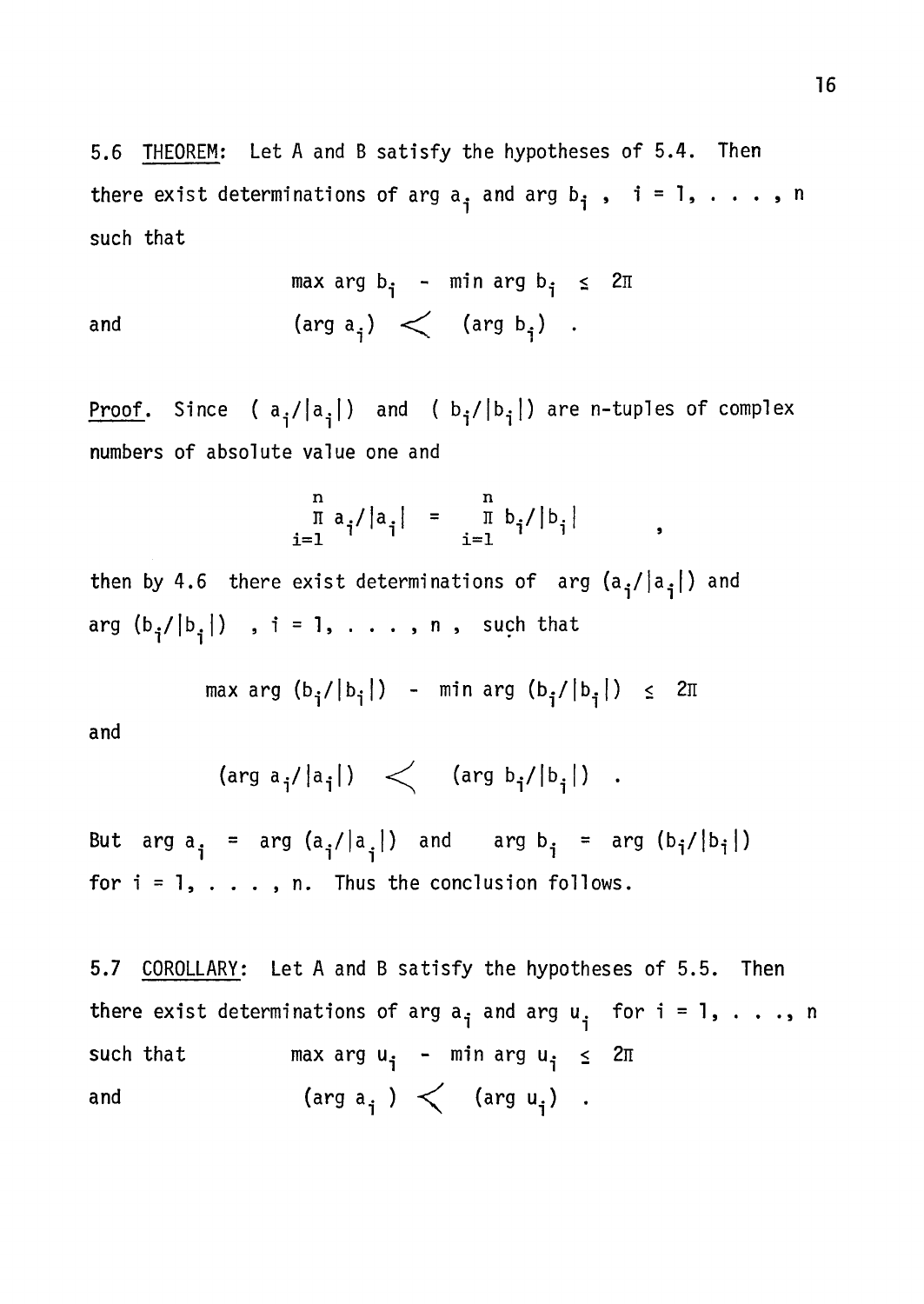If A is a nonsingular matrix with proper values  $a_1, \ldots, a_n$ , and  $u_1$ , . . . ,  $u_n$  are the proper values of the unitary part of A, then by Theorems 3.1 and 4.6 there exist determinations of  $arg(a^2/|a^2|)$ and arg  $u_i$  and hence of arg  $a_i$  and arg  $u_i$ ,  $i = 1, \ldots$ , n such that

$$
\max \arg u_{i} - \min \arg u_{i} \leq 2\pi
$$

(arg  $a_i$ )  $\angle$  (arg  $u_i$ ) and and (arg and arg and arg u/s) argued the set of the set of the set of the set of the set of the set of the set

singular by establishing relationships between the arguments of the nonzero proper values of A and those of its subunitary part.

5.8 THEOREM: Let A be a linear transformation on  $E_n$  and S be the subunitary part of A. If PAP|R(A) is nonsingular and  $\{a_{1}, \ldots, a_{k}\}$ and  $\{s_1, \ldots, s_k\}$  are sets of nonzero proper values of A and S respectively, then there exist determinations of arg a<sub>j</sub> and arg s<sub>j</sub>, for  $i = 1, \ldots, k$  such that

$$
\begin{array}{lcl}\n\text{max arg s}_{i} - \text{min arg s}_{i} \leq 2\pi \\
\text{and} & (\text{arg a}_{i}) < (\text{arg s}_{i}) \quad .\n\end{array}
$$

**Proof.** Let  $A = \sqrt{AA^*}$  s be the subpolar decomposition of A. It follows that PAP =  $P\sqrt{AA*}$  SP = (P $\sqrt{AA*}$ P)(PSP)

$$
= \left(\sqrt{P_{\gamma_{AA}*}} P\right) \left(\sqrt{P_{\gamma_{AA}*}} P\right) \left(\text{PSP}\right).
$$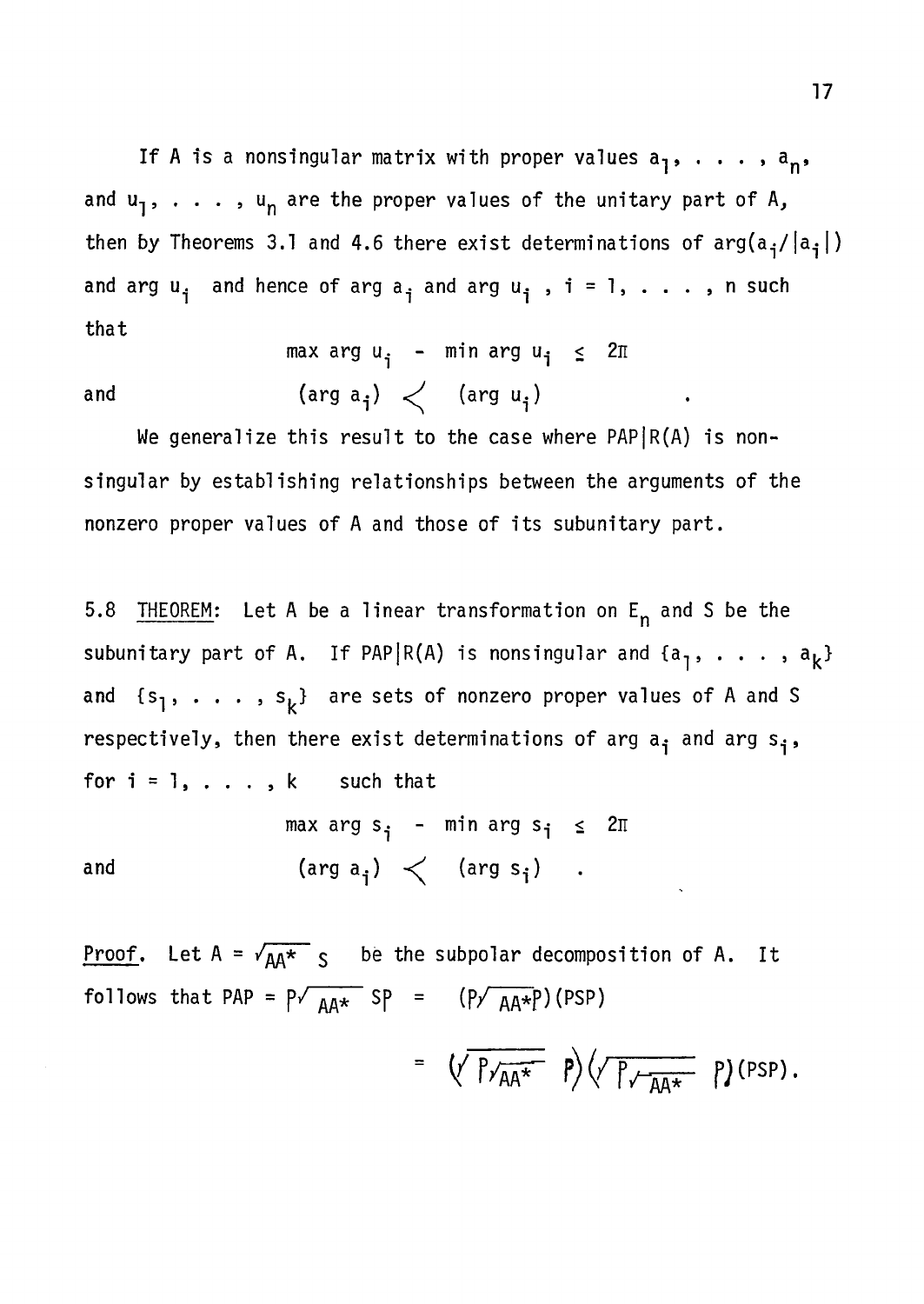Now let 
$$
B = \sqrt{p\sqrt{AA^*} p}
$$
 (PSP) $\sqrt{p\sqrt{AA^*} p}$ 

We note that  $PBP = B$  and B has the same nonzero proper values as A which are the same as those of PAP. We also note that B is congruent to PSP.

Since PAP is nonsingular on  $R(A)$ , it follows that PSP is also nonsingular on R(A) and we may write

$$
PSP | R(A) = \sqrt{PSPS*P} V
$$

where V is the unitary part of PSP defined on R(A).

If  $v_1, \ldots, v_k$  are the proper values of V, then it follows that

$$
\begin{array}{ccc}\n k & \text{if } s_i / |s_i| = & k \\
 i = 1 & \text{if } v_i \\
 i = 1 & \n\end{array}
$$

But since  $B|R(A)$  is congruent to  $PSP|R(A)$  by 5.5 we have that

$$
\begin{array}{ccc}\n k & \text{if } a_i / |a_i| = & \text{if } v_i \\
 i = 1 & \text{if } v_i\n \end{array}
$$

Therefore,

$$
\begin{array}{c}\n k \\
 \pi a_i / |a_i| = \frac{k}{\pi s_i} / |s_i| \\
 i = 1\n\end{array}
$$

and hence  $(a_1/|a_1|, \ldots, a_k/|a_k|)$  and  $(s_1/|s_1|, \ldots, s_k/|s_k|)$ satisfy the hypothesis of 5.6.

 $\bullet$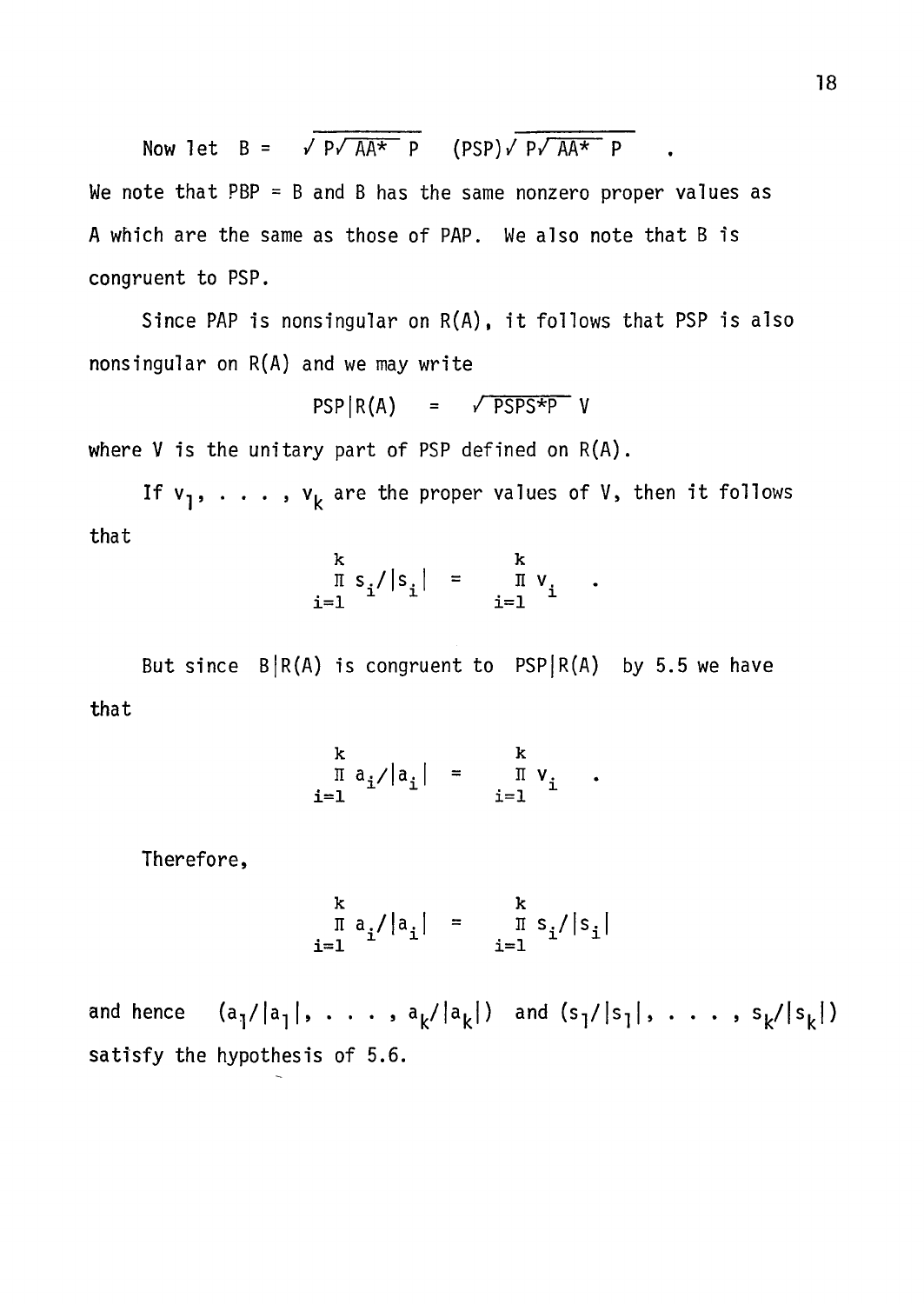Thus there exists a determination of arg  $a_{\mathbf{i}}$  and arg  $s_{\mathbf{i}}$  for  $i = 1, \ldots, k$  such that

 $max arg s<sub>i</sub> - min arg s<sub>i</sub> \leq 2\pi$ and  $(\text{arg } a_i) < (\text{arg } s_i)$ , and the theorem is proved.

If A is nonsingular and the arguments of the proper values of its unitary part meet certain restrictions, then conclusions are drawn in Theorem 4.4 about the sums of arguments of the proper values of A and those of its unitary part.

By requiring that  $\pi$  > arg(PSP|R(A)  $\xi$ ,  $\xi$ ) > 0 for nonzero  $\epsilon \in R(A)$ , we establish an equality between the sums of arguments of nonzero proper values of A and S, where S is the subunitary part of A.

5.9 THEOREM: Suppose that A is a linear transformation on  $E_n$ and S is the subunitary part of A. If  $PAP | R(A)$  is nonsingular and  $\pi$  > arg(PSP|R(A)  $\xi, \xi$ ) > 0 for all nonzero  $\xi \in R(A)$ , then

$$
\begin{array}{ccc}\nk & k \\
\hline\n\text{z} & \text{arg } a_i & = & \sum \text{arg } s_i \\
i=1 & i=1\n\end{array}
$$

where  $\{a_1, \ldots, a_k \}$  and  $\{s_1, \ldots, s_k \}$  are sets of nonzero proper values of A and S respectively.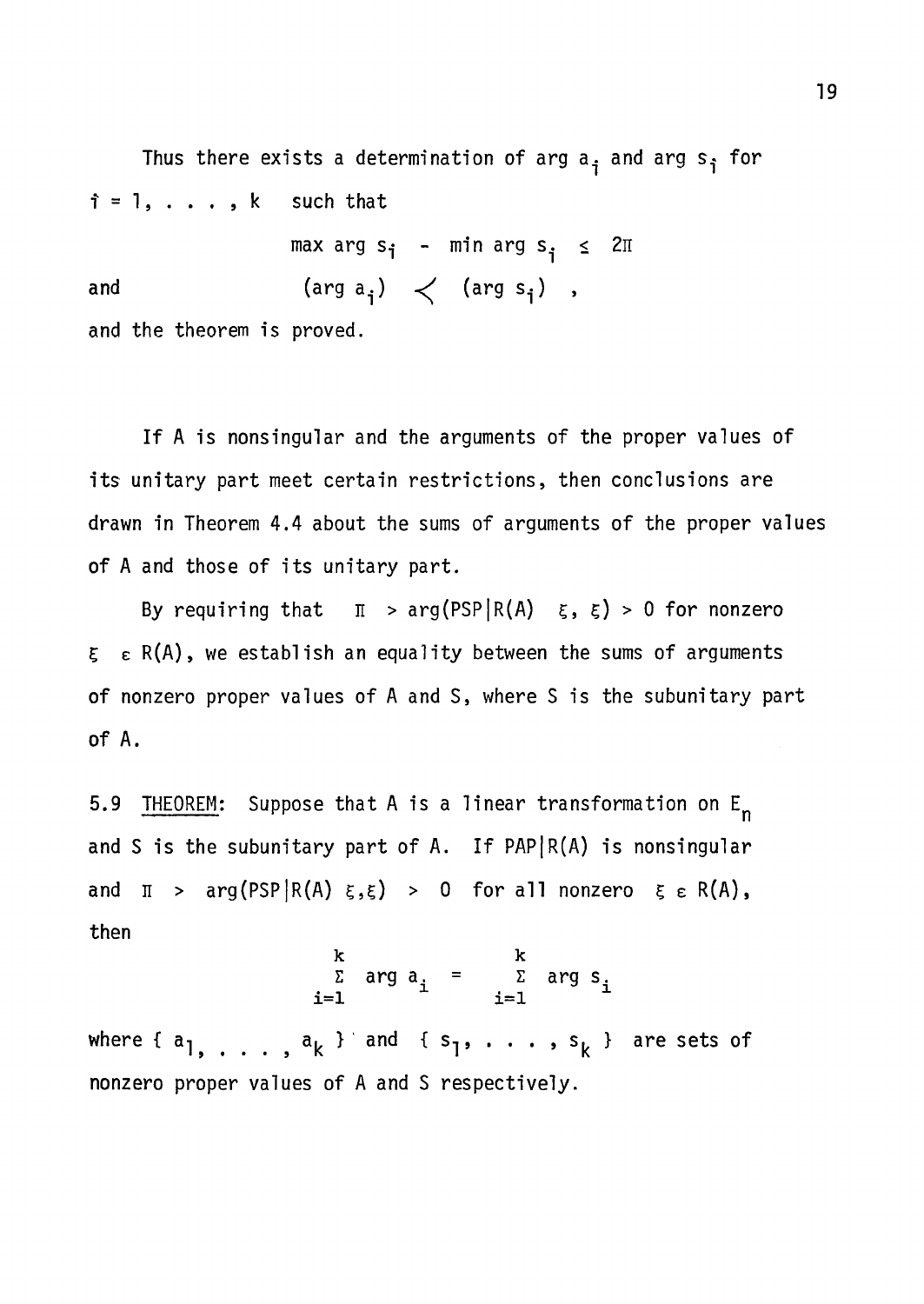Proof. By 4.3,  $PSP(R(A)$  is congruent to a unitary transformation U on R(A) . Thus there exists a nonsingular linear transformation X on  $R(A)$  such that (PSP $|R(A)$ ) =  $X^*UX$ . It is clear that PAP =  $(PKP)(PSP)$ . Now let B =  $(\sqrt{PKP} (PSP)\sqrt{PKP}) | R(A)$ . Then  $B/R(A)$  is congruent to PSP $|R(A)$  and  $B/R(A)$  has the same proper values as PAP|R(A). Now B is congruent to PSP|R(A) which is congruent to U and hence B is congruent to U. Therefore there exists a nonsingular linear transformation Y on R(A) such that  $B = Y^*UY$ .

follows that the proper values u-,, . . . , U|^ of U satisfy the inequality inequality n  $\mathcal{U}$  argued  $\mathcal{U}$  argued  $\mathcal{U}$  . The  $\mathcal{U}$ 

By 4.4 we have

$$
\begin{array}{ccc}\nk & \text{if } k \\
\sum \text{ arg } s_i & = & \sum \text{ arg } u_i \\
i=1 & & \text{if } i=1\n\end{array}
$$

Similarly the transformation  $D = YY^*U$  has the same nonzero proper values as B which has the same nonzero proper values as A, and U is the unitary part of D.

Thus

|           | ĸ<br>Σ arg $a_i$<br>$i=1$                     | ĸ<br>Σ arg $u_i$<br>$i=1$                   |
|-----------|-----------------------------------------------|---------------------------------------------|
| Therefore | k<br>$\sum_{i=1}^{\Sigma}$ arg a <sub>i</sub> | k<br>$\Sigma$ arg s <sub>i</sub><br>$i = 1$ |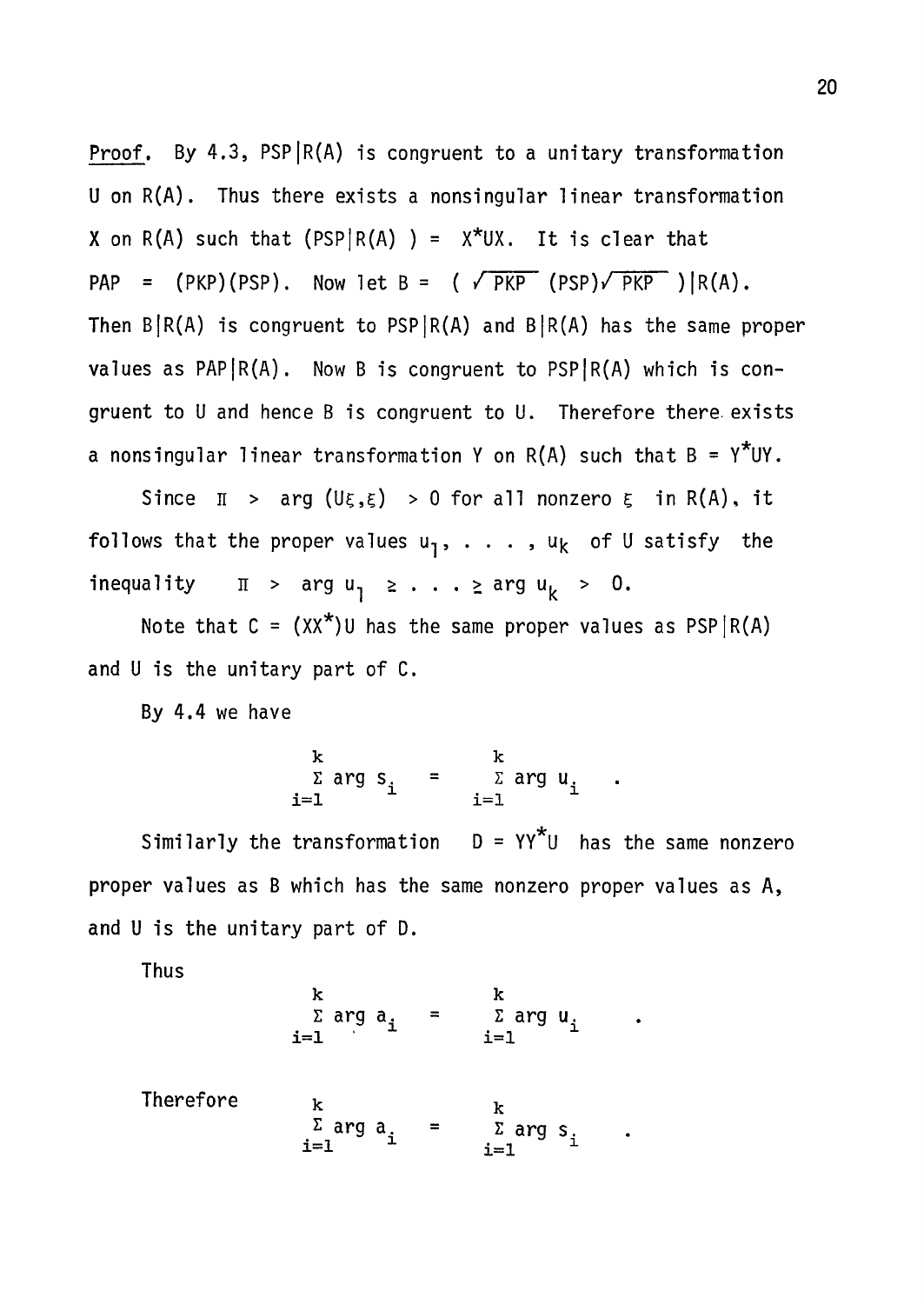We again generalize results which have been proved for a nonsingular matrix A and its unitary part by considering the case where A is singular and establishing relationships between proper values of its subunitary part and those of A restricted to a subspace.

5.10 THEOREM: Let A be a linear transformation on  $E_n$  and A = KS be the subpolar decomposition of A. Let  $s_1, \ldots, s_p$  be distinct nonzero proper values of S, the subunitary part of A. Let  $N_{\hat{i}}$  = { n | S<sub>n</sub> = s<sub>i</sub>n, n  $\neq$  0}, and N = [N<sub>1</sub>]  $\oplus$  . . . $\oplus$  [N<sub>p</sub>]. If E is the projection on N and  $d_1, \ldots, d_h$  are distinct proper values of EAE |N, then



where  $m_i$  and  $n_i$  are the respective geometric multiplicities of the proper values.

**Proof.** Note that EAE = EKSE = (EKE)(ESE). Since K =  $\sqrt{AA^*}$ ,  $K^2$  = AA\* and since R(S) = R(A) and N(S) = N(A) it follows that  $R(S) \cap N(A^*) = 0$  and  $N(S) \cap R(A^*) = 0$ . Thus  $K^2|N$  is nonsingular and hence K|N is nonsingular.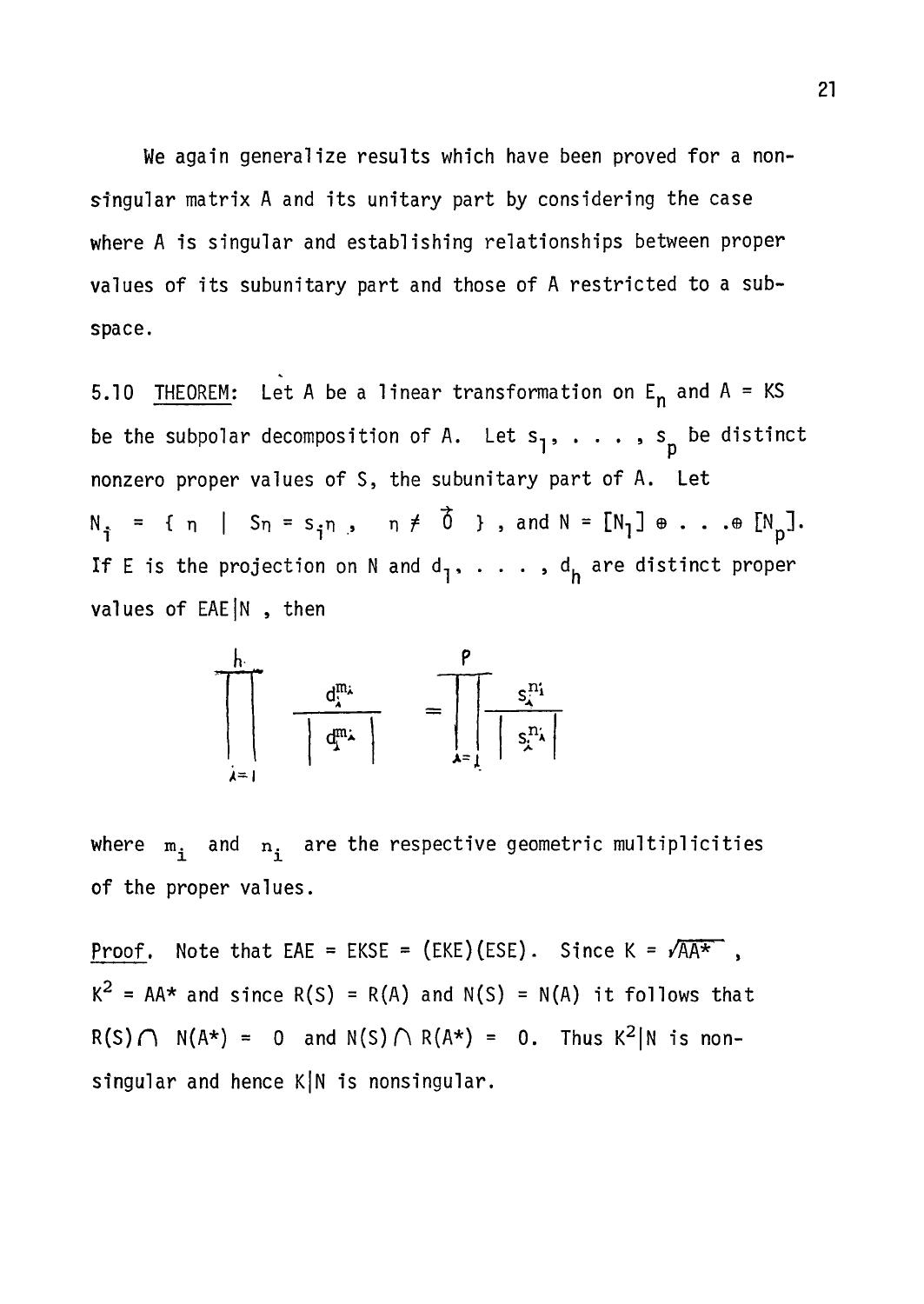Now for  $\xi \in \mathbb{N}$ ,  $\xi \neq \vec{0}$ , we have  $(EKE\xi, \xi) = (K\xi, \xi) = (\sqrt{K} \xi, \sqrt{K} \xi) = ||\sqrt{K} \xi||^2$ . Since Kg  $\neq$   $\vec{0}$  for  $\xi \neq \vec{0}$  , it follows that  $\sqrt{K}$   $\xi \neq \vec{0}$  and hence  $(EKE\xi, \xi) \neq 0$ . Consequently EKE $\xi \neq \vec{0}$  for  $\xi \in N$ ,  $\xi \neq \vec{0}$ . Hence EKE N is nonsingular. But ESE N is also nonsingular by 5.2. Thus we have that EAE|N is nonsingular.

Therefore det (EAE|N)  $\neq$  0 and det (EAE|N) equals the product of det(EKE|N) and det(ESE|N).



and thus  $\begin{array}{ccc} \overline{ \ } & \overline{ \ } & \overline{ \ } \end{array}$  $\mathbf{d}^{\mathbf{m}}$ *A^\* 

 $\omega_{\rm{max}}=0.01$ 

5.11 COROLLARY; Consider the hypothesis of 5.10. Then there exist determinations or arg  $d_i$  and arg  $s_i$  such that max arg s<sub>i</sub> - min arg s<sub>i</sub>  $\leq$  2 $\pi$  and (arg d<sub>i</sub>)  $\leq$  (arg s<sub>i</sub>).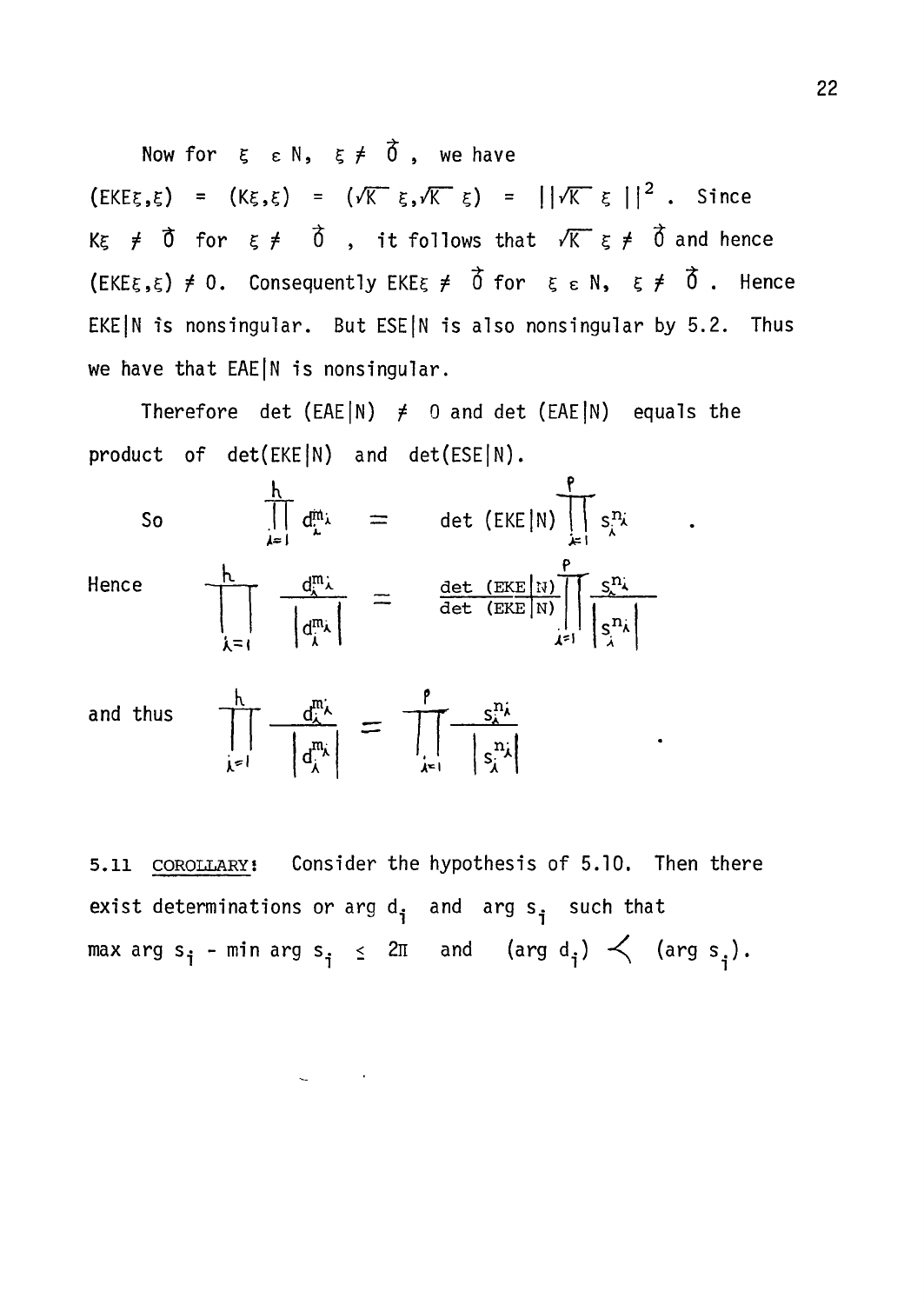In the introduction it was pointed out that Horn and Steinberg place conditions on two sets of numbers which allow them to conclude that one set is the set of proper values of a matrix and the other set coincides with the proper values of the unitary part of the matrix. The theorem is 3.2. In [5] Halmos and McLaughlin construct a subunitary matrix with a prescribed set of proper values.

We combine the two ideas and give conditions in the next theorem which are sufficient to establish the existence of a matrix with predetermined nonzero proper values  $a_1, \ldots, a_k$  whose subunitary part has predetermined nonzero proper values  $s_1, \ldots, s_k$ .

5.12 THEOREM: Let  $a_1, \ldots, a_k$  be nonzero complex numbers and  $s_1, \ldots, s_k$  be nonzero complex numbers with  $|s_i| \leq 1$ , for  $i = 1, \ldots, k$  such that

$$
\begin{array}{ccc}\n k \\
 \pi & (s_i/|s_i|) \\
 i=1\n\end{array}
$$

and exactly one of the following holds:

(a) There is a line through 0 containing the  $(s^{\dagger}_{i}/|s^{\dagger}_{i}|)$ 's and (  $a_{1}/|a_{1}|$ , . . . ,  $a_{k}/|a_{k}|$  ) is a rearrangement of  $(s^1/|s^1|, \ldots, s^k/|s^k|).$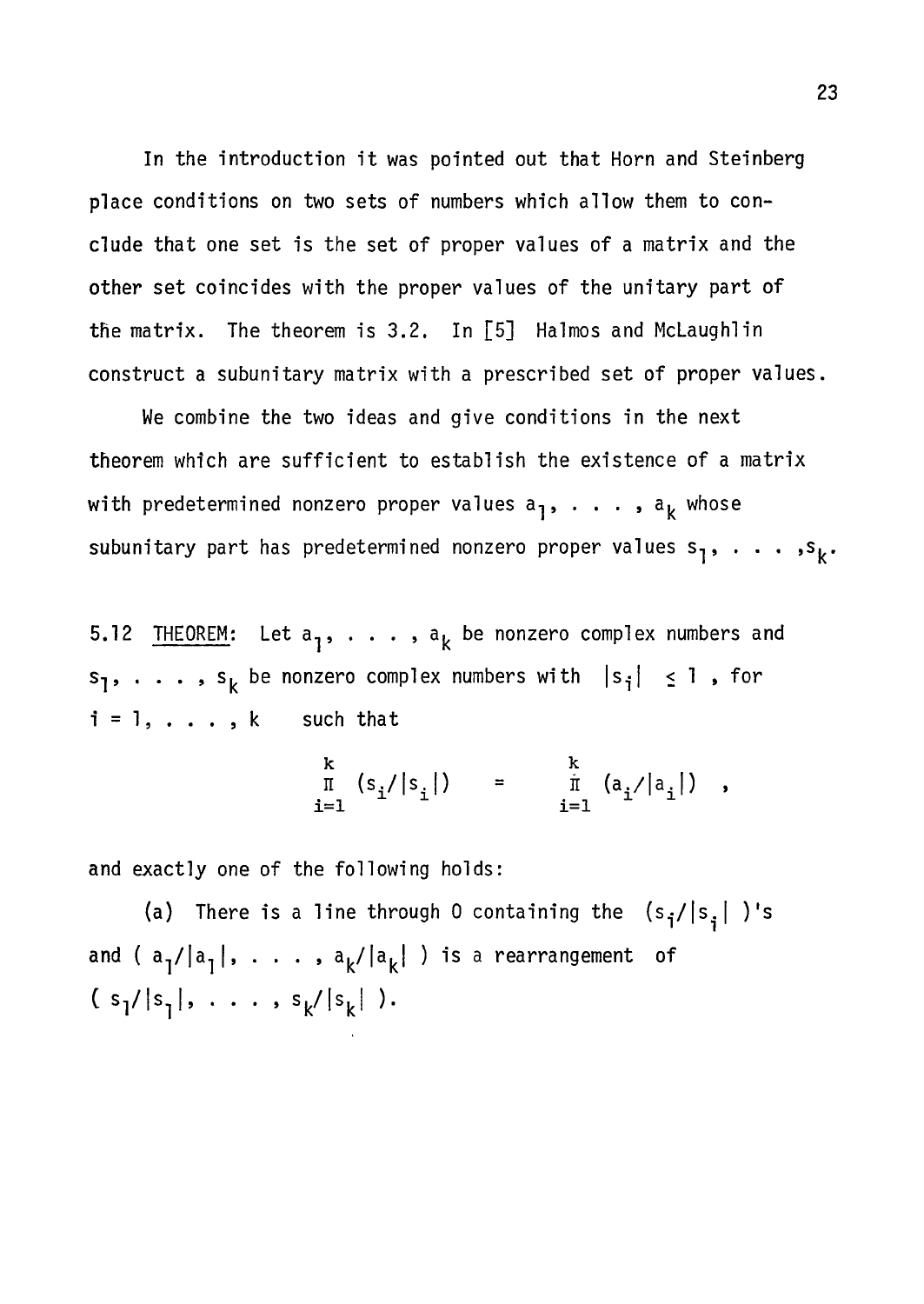(b) There is no line through 0 containing all of the  $(s_{\hat{i}}/|s_{\hat{i}}|)'$  s , but there is a closed half plane H with 0 on its boundary containing all of the  $(s_i/|s_i|)'$  s, and, if we choose a branch of the argument function which is continuous in  $H - \{0\}$ , then (arg  $a_j$ )  $\lt$  (arg  $s_j$ ).

(c) There is no closed half plane with 0 on its boundary which contains all of the  $(s_i/|s_i|)$ 's.

Then there exists a matrix A whose nonzero proper values are  $a_1$ , . . . ,  $a_k$  and  $s_1$ , . . . ,  $s_k$  are nonzero proper values of S, the subunitary part of A.

Proof. By 3.2 and 4.1 there exists a k by k matrix B with proper values  $a_1, \ldots, a_k$  which is congruent to T where

$$
T = \begin{pmatrix} s_1 / |s_1| & 0 \\ 0 & s_k / |s_k| \end{pmatrix}
$$

Thus there exists a nonsingular k by k matrix X such that  $B = X^*TX$ . Let

$$
T_1 = \begin{pmatrix} s_1 & 0 \\ 0 & \cdot & s_k \end{pmatrix} \quad \text{and} \quad K = \begin{pmatrix} \sqrt{|s_1|} & 0 \\ 0 & \cdot & \sqrt{|s_k|} \end{pmatrix},
$$

then  $T_1 = KTK$ .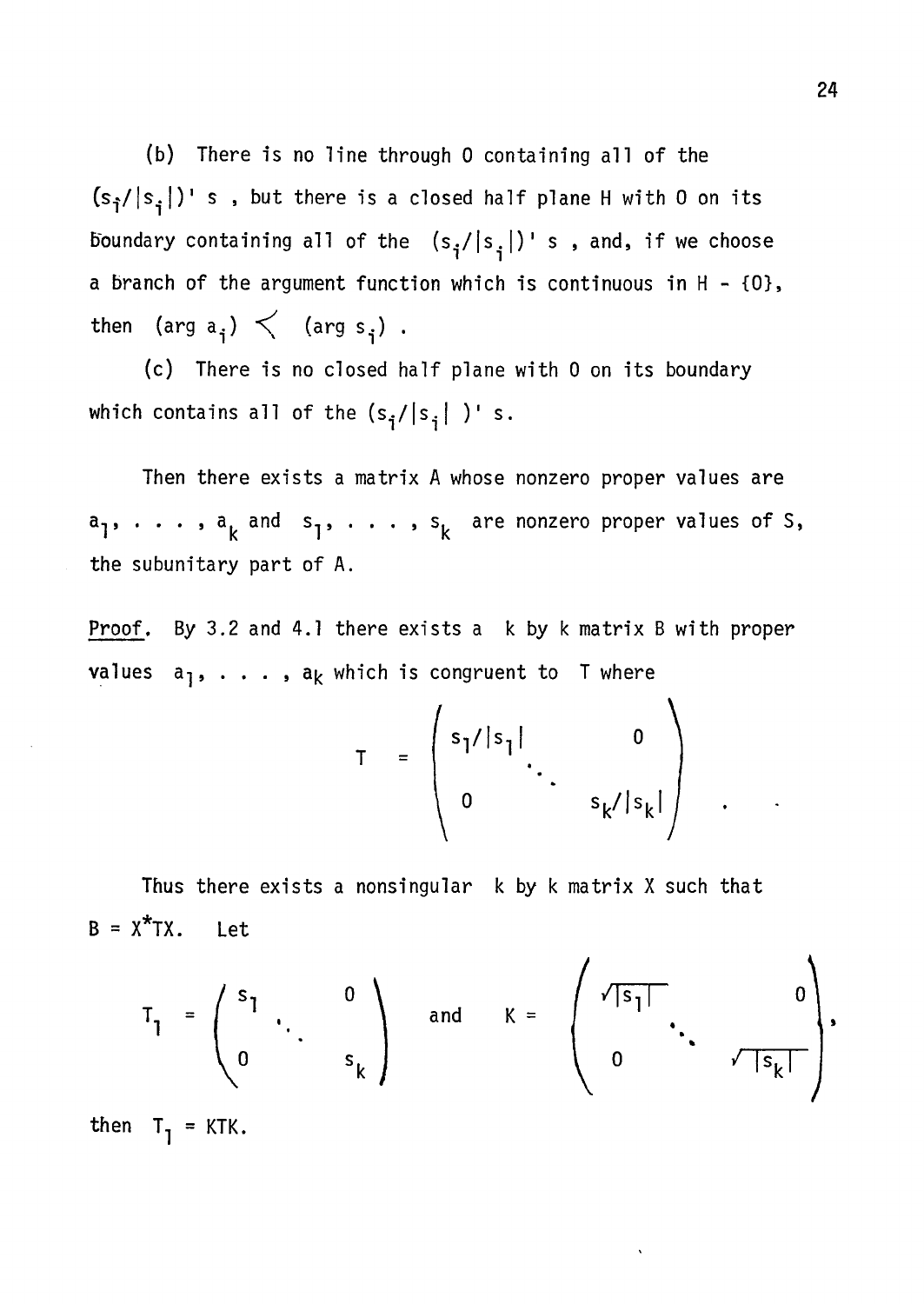Thus  $B = X^* K^{-1} T_1 K^{-1} X$ . One observes that the matrix C =  $(K^{-1}X)(X^kK^{-1})$  T, has the same proper values as B, and thus the proper values of C are  $a_1, \ldots, a_k$ . It is clear that  $(K^{-1}x)(X^*K^{-1})$  is a positive definite matrix.

Now consider the 2k by 2k matrix S such that

$$
S = \begin{pmatrix} s_1 & 0 & t_1 & 0 \\ 0 & s_k & 0 & t_k \\ 0 & 0 & 0 & 0 \\ \vdots & \vdots & \vdots & \vdots \\ 0 & 0 & 0 & 0 \end{pmatrix}
$$
  
where 
$$
\begin{pmatrix} s_1 & 0 \\ 0 & \vdots \\ 0 & 0 & 0 \end{pmatrix}
$$
 and 
$$
\begin{pmatrix} t_1 & 0 \\ 0 & \vdots \\ 0 & \vdots \end{pmatrix}
$$

are in diagonal form and  $|s_{\mathbf{i}}|^2 + |t_{\mathbf{i}}|^2 = 1$  for  $\mathbf{i} = 1, ..., \mathbf{k}$ . It is clear that S is subunitary.

We shall define the 2k by 2k matrix H by

$$
H = \begin{pmatrix} (K^{-1}xx^*K^{-1}) & (0) \\ (0) & (0) \end{pmatrix}
$$

Then A = HS has nonzero proper values  $a_1, \ldots, a_k$  and  $s_1$ , ...,  $s_k$  are nonzero proper values of S, the subunitary part of A.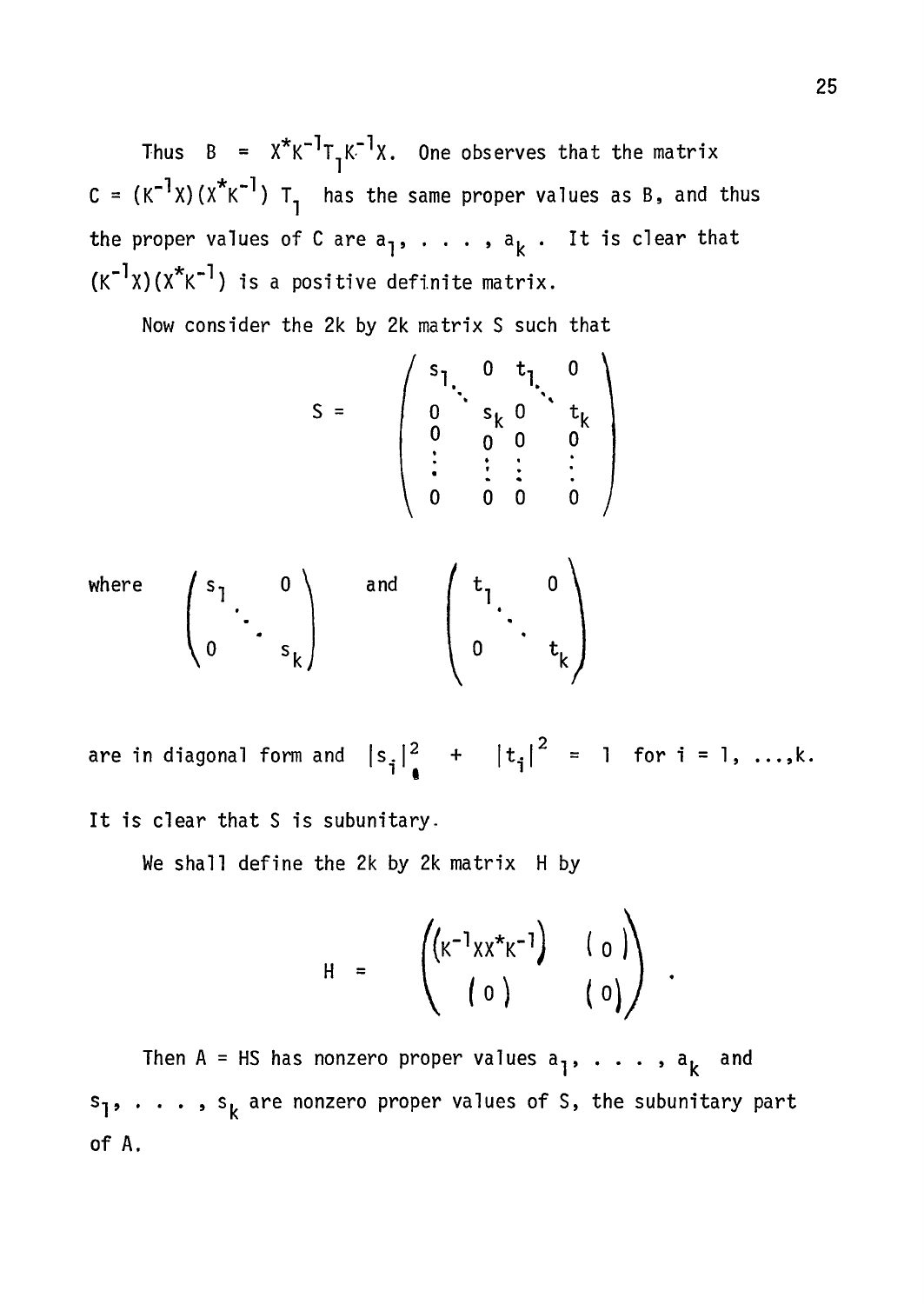#### CHAPTER VI

#### SOME PROPERTIES OF SUBUNITARY MATRICES

In this chapter some additional properties of subunitary matrices are established. We begin by stating a theorem which is proved in [4].

6.1 THEOREM: Let S be a subunitary transformation on  $E_n$ . Let a be a proper value of S and  $S_{\xi} = a \xi$ ,  $\xi \neq \tilde{0}$ . Then

(1)  $a = 0$  if and only if  $\xi \in N(S)$ , (2)  $|a| = 1$  if and only if  $\xi \in [N(S)]^{\perp}$ (3) 0 < |a| < 1 if and only if  $\xi \neq N(S)$  U  $[N(S)]^{\perp}$ .

The proper vectors of subunitary transformations need not be orthogonal. The next theorem states some conditions which do imply orthogonality.

6.2 THEOREM: Let  $s_1$  and  $s_2$  be two distinct proper values of a subunitary transformation S on  $E_n$ . Suppose that  $|s_1| = 1$  and that  $\epsilon_1$  and  $\epsilon_2$  are proper vectors of S corresponding to s<sub>1</sub> and s<sub>2</sub> respectively. Then { $\xi_1$ ,  $\xi_2$  } is an orthogonal set.

Proof. If  $s_2 = 0$ , then by 6.1 the conclusion is obvious. Since  $|s_1| = 1$ , we have  $\epsilon_1 \in R(S^*)$ . Let  $\epsilon_2 = n_2 + \epsilon_2$  such that  $n_2 \in R(S^*)$  and  $\zeta_2 \in N(S)$ .

26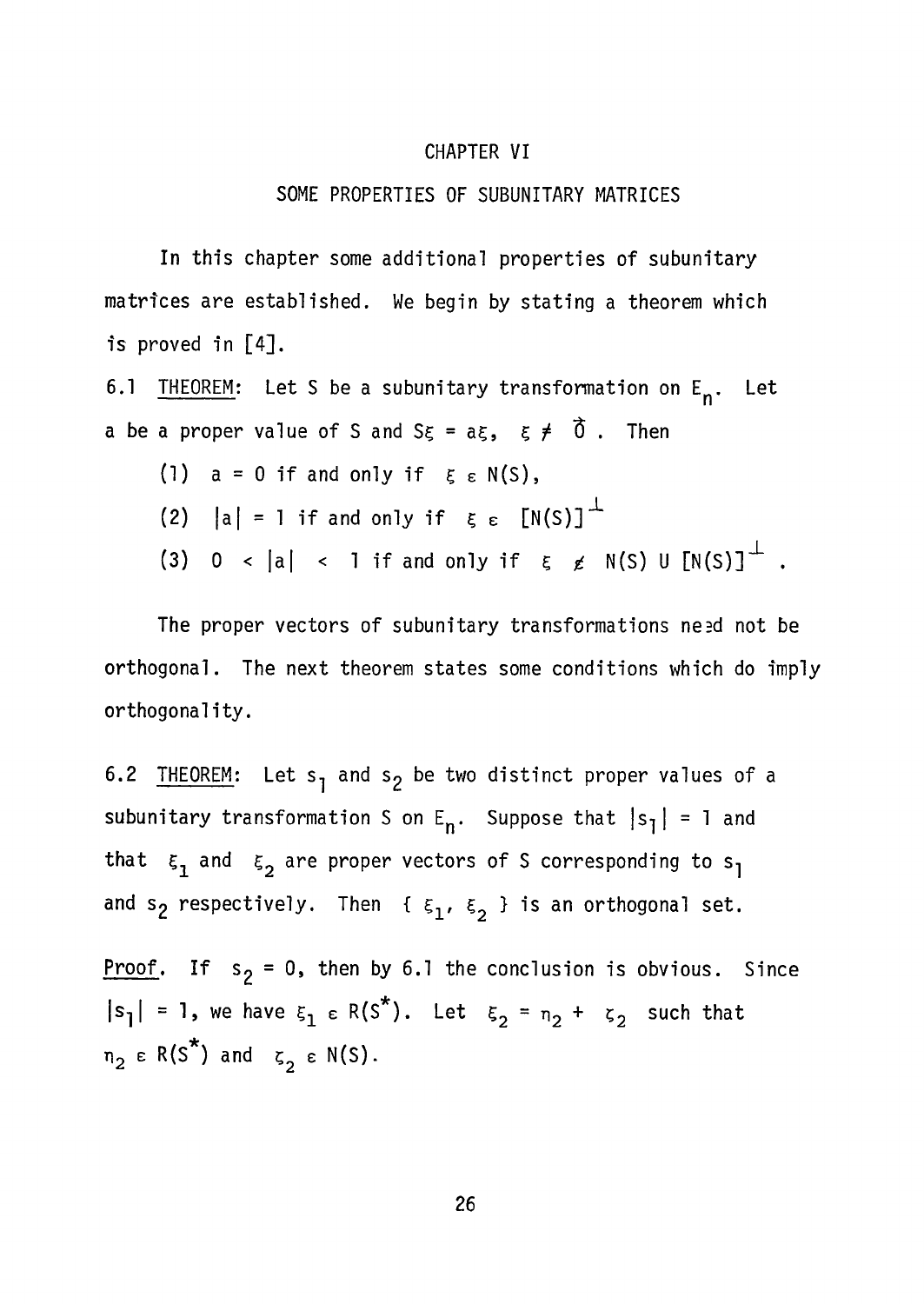Then

$$
(\xi_1, \xi_2) = (\xi_1, \eta_2 + \xi_2) = (\xi_1, \eta_2)
$$
  
=  $(S\xi_1, S\eta_2)$   
=  $(S\xi_1, S\xi_2)$   
=  $s_1\overline{s}_2(\xi_1, \xi_2)$ 

Now if  $|s_2| = 1$ , then  $\overline{s}_2 = 1/s_2 \neq \overline{s}_1$ . Thus  $s_1\overline{s}_2$   $\neq$  1 which implies that  $(s_1, s_2)$  = 0. Hence the set  $\{ \xi_1, \xi_2 \}$  is orthogonal and the theorem is proved.

In establishing minimax principles for unitary [6] and normal [3] matrices, orthonormal bases of proper vectors were used. By the preceding theorem we observe that certain sets of proper vectors of a subunitary transformation may be orthogonal. Thus very limited minimax principles for a subunitary transformation restricted to a subspace of these special proper vectors could be given.

6.3 THEOREM: Let A be a linear transformation on  $E_n$  with a polar form  $A = U\sqrt{A*A}$  . Let P and Q be respectively the projections on R(A) and R(A\*). If  $\alpha$  is a proper vector of U corresponding to the proper value u, then  $|| P_{\alpha} || = || Q_{\alpha} ||$ .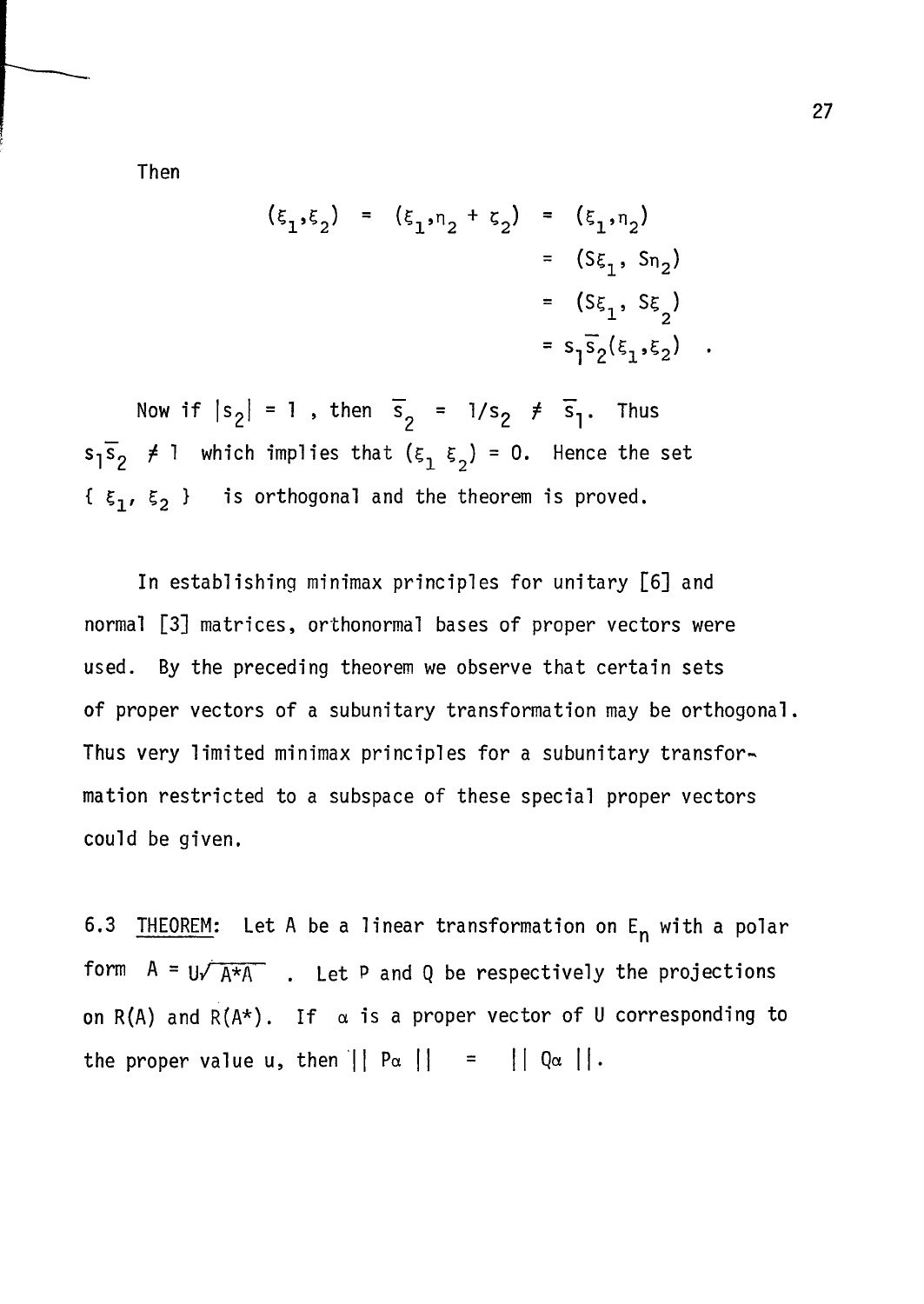**Proof. If A is nonsingular, then the theorem is trivial.** 

**Suppose that A is singular. The subpolar form of A is**   $A = S\sqrt{A^{*}A}$  =  $(PU)\sqrt{A^{*}A}$  . Since SS\* = P and S\*S = Q, **one observes that** 

> $\begin{vmatrix} \n\end{vmatrix} \begin{vmatrix} 2 & = & (Q_{\alpha}, Q_{\alpha}) & = & (Q_{\alpha}, \alpha) & = & (S * S_{\alpha}, \alpha) \n\end{vmatrix}$  $=$   $(S_{\alpha}, S_{\alpha})$  $=$  (PU $\alpha$ , PU $\alpha$ )  $=$  uu  $(P_{\alpha},P_{\alpha})$  $=$  ||  $P_{\alpha}$  ||<sup>2</sup> .

Consequently  $|| Q_{\alpha} || = || P_{\alpha} ||$ .

 $\overline{\phantom{0}}$ 

**6.4 COROLLARY; If A satisfies the hypothesis of 6.3, the**   $\left| \begin{array}{c} 1 & 5\alpha & 1 \end{array} \right| = \left| \begin{array}{c} 1 & 5\star_{\alpha} & 1 \end{array} \right|$ 

**Proof. In the process of proving 6.3, we actually proved that**   $\left| \begin{array}{c} | & Q_{\alpha} | & | & | \end{array} \right|$  Sa  $\left| \begin{array}{c} | & q_{\alpha} | & | \end{array} \right|$  Pa  $\left| \begin{array}{c} | & | & | \end{array} \right|$  S<sup>\*</sup>a  $\left| \begin{array}{c} | & | & | \end{array} \right|$  Thus we have that  $||S_{\alpha}|| = ||S_{\alpha}||$ .

**Several theorems in this paper have required that the arguments of the proper values of a linear transformation be between zero and pi. For a unitary transformation, we show that the above restriction is equivalent to the condition**  $\pi$  > arg (U $\xi$ , $\xi$ ) > 0 for all nonzero *ε*.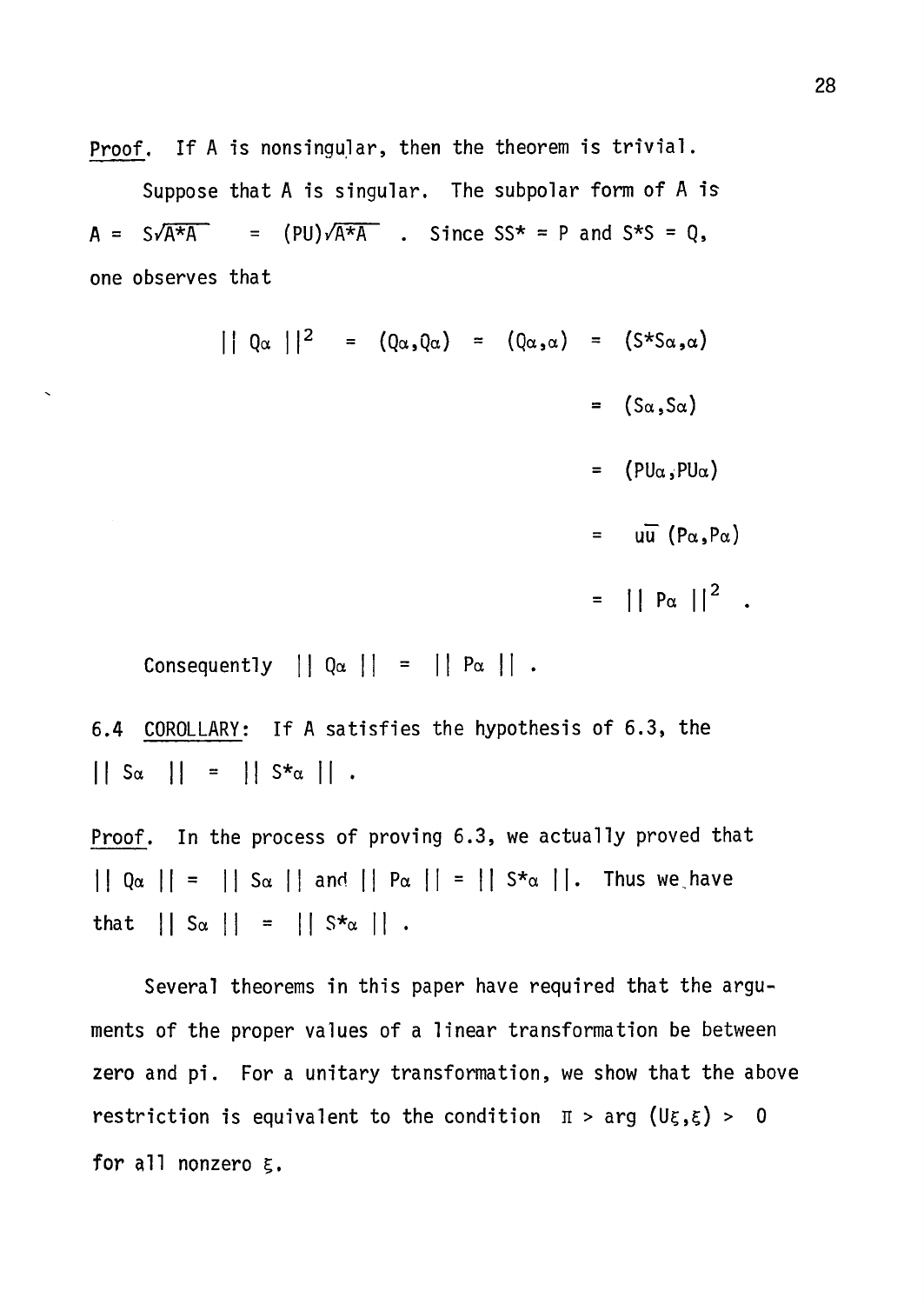6.5 THEOREM: Let U be a unitary transformation on  $E_n$  with proper values  $u_1, \ldots, u_n$ . Let  $\xi$  be a nonzero vector in  $E_n$ . Then  $\pi$  > arg (U $\xi, \xi$ ) > 0 if and only if  $\pi$  > arg  $u_{\xi}$  > 0 for  $i = 1, \ldots, n$ .

<u>Proof</u>. Let { $\xi_1, \ldots, \xi_n$  } be the orthonormal set of proper vectors of U such that  $U\xi_i = u_i \xi_i$  for  $i = 1, \ldots, n$ . If  $\pi$  > arg (U $\xi, \xi$ ) > 0 for all nonzero  $\xi \epsilon E_n$ , then we have that  $\pi$  > arg  $(U\xi_i, \xi_i)$  = arg  $u_i^{\text{max}}$  | |  $\zeta_i^{\text{max}}$  | | P = arg  $u_i^{\text{max}}$  > 0 for  $i = 1, \ldots, n$ .

Conversely if  $\pi$  > arg  $u_i$  > 0 for i = 1, . . . , n, it is clear that for any nonzero vector  $\epsilon \epsilon$   $\epsilon_n$  we have  $\xi$  =  $({\xi, \xi_1})\xi_1$  + . . . +  $({\xi, \xi_n})\xi_n$  where at least one of the coefficients is different from zero.

Thus  $(U\xi,\xi) = u^{\frac{1}{2}} |(\xi,\xi_1)|^2 + \ldots + u^{\frac{1}{2}} |\xi,\xi_n\rangle|^2$ . This implies that arg  $(U\xi,\xi)$  = arg  $(u_1^{\,}|\,(\xi,\xi_1^{\,})\,|^2 + ... + u_n^{\,}|\,(\xi,\xi_n^{\,})\,|^2$  ).

$$
\pi > \max \arg u_i = \max \arg u_i |(\xi, \xi_i)|^2
$$
  
\n
$$
\ge \arg (u_1 |(\xi, \xi_1)|^2 + ... + u_n |(\xi, \xi_n)|^2)
$$
  
\n
$$
\ge \min \arg u_i |(\xi, \xi_i)|^2
$$
  
\n
$$
= \min \arg u_i > 0
$$
,  
\nwe have that  $\pi > \arg (U_{\xi}, \xi) > 0$ .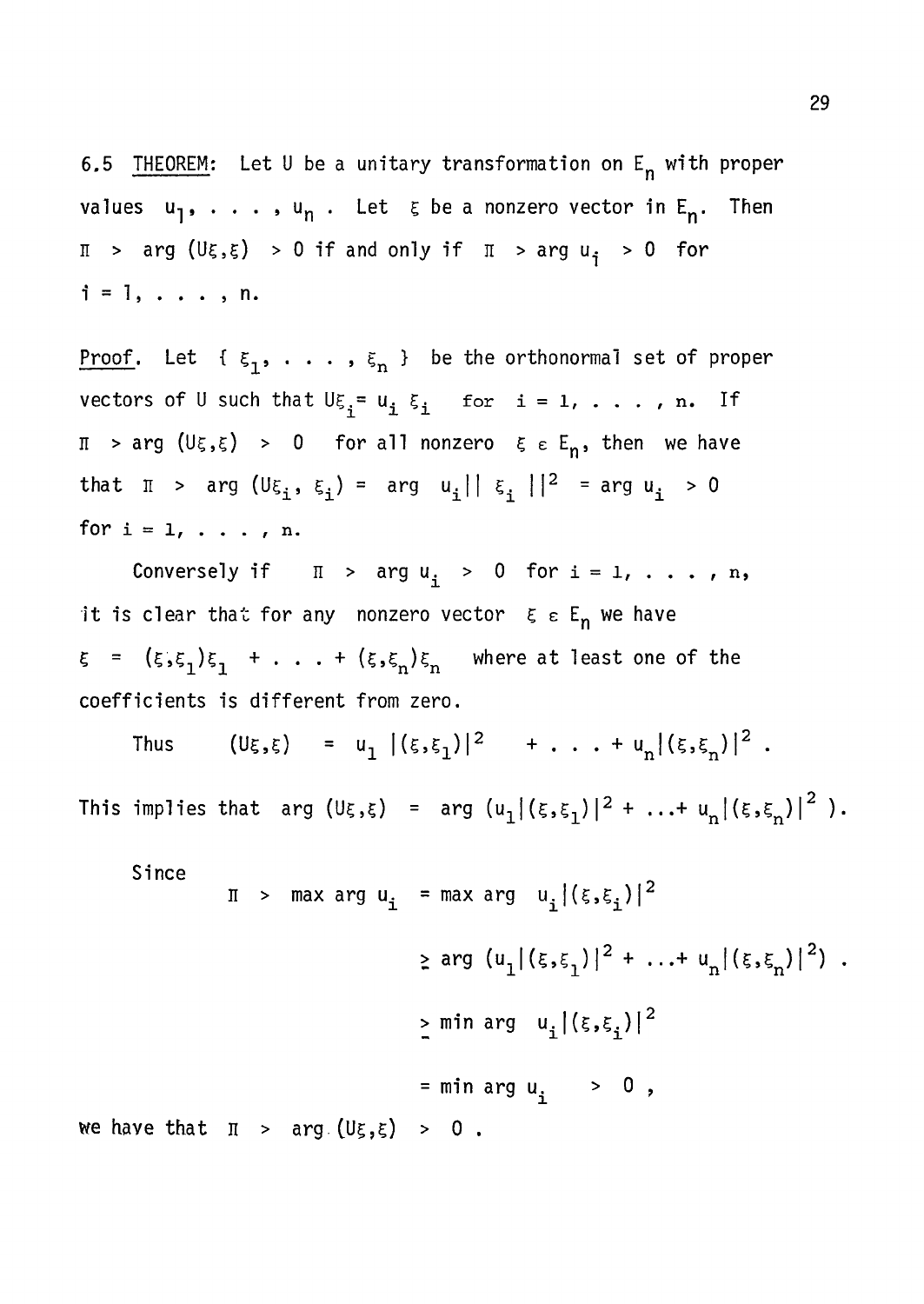6.6 COROLLARY: Let S be a subunitary transformation on  $E_n$ . Then S = PU for some unitary transformation on  $E_n$  with P the projection on R(S). Suppose that  $u_1, \ldots, u_n$ , the proper values of U, satisfy  $\pi$  > arg  $u_1$   $\geq$  . . .  $\geq$  arg  $u_n$  > 0 and  $s_1$ , . . . ,  $s_k$ are nonzero proper values of S. Then  $\pi$  > arg s<sub>i</sub> > 0 for  $i = 1, \ldots, k.$ 

Proof. Observe that for  $|\xi_i| = 1$  and  $S\xi_i = s_i\xi_i$  we have

$$
s_i = (s_{\xi_i}, \xi_i) = (p u_{\xi_i}, \xi_i) = (u_{\xi_i}, \xi_i).
$$

The proof then follows by 6.5 .

A converse to Theorem 6.6 is desirable; however, at the present time we draw no conclusions about the arguments of  $u_1, \ldots, u_n$ if we place restrictions on the arguments of  $s_1, \ldots, s_k$ .

If S is a subunitary transformation on  $E_n$ , then there exists a subunitary transformation T such that S + T is unitary. We call T a supplement of S.

Additional theorems are being pursued by using techniques of extending the subunitary part of a linear transformation and studying the proper values of  $S$ ,  $T$ , and  $S + T$ .